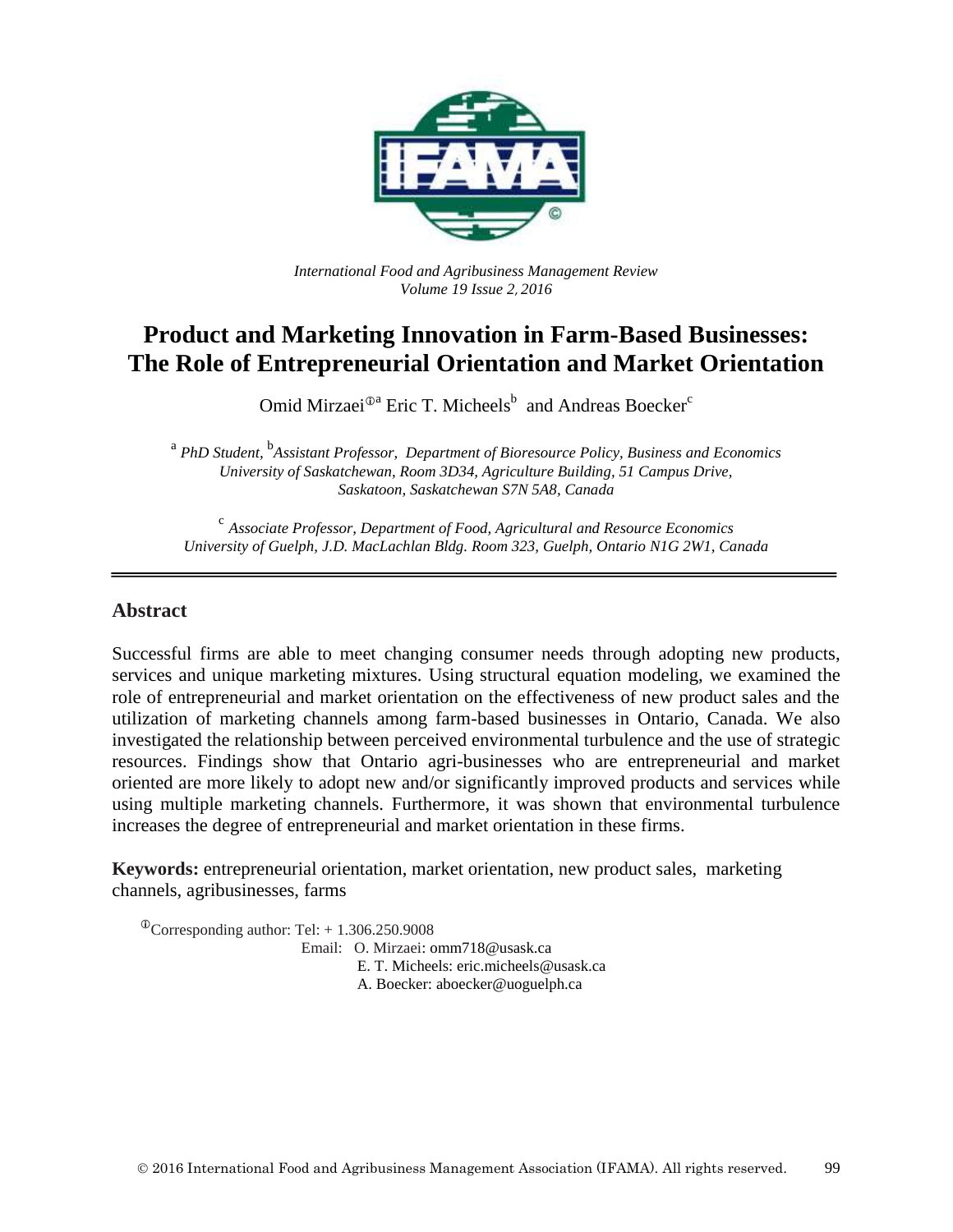# **Introduction**

There is a growing trend among innovative agricultural firms to differentiate their production and move away from the commodity markets (Hu, Batte, Woods and Ernst 2012). The growth of local and alternative markets signal an increased search for and use of marketing innovations (Beckie, Kennedy and Wittman 2012). However, as more firms become aware of the opportunities that are present in direct and alternative markets, the value due to the 'newness' of the innovation is attenuated and firms that continue to market their products through these channels will need to innovate in other ways. While the direction of innovative activity will depend on firm resources and the balancing of the risk with the opportunity, the type of innovation often falls into four broad categories: product, process, positioning, and organizational innovations (Baregheh, Rowley, Sambrook and Davies 2012). What resources must be developed within the firm to be successful in these environments? In these increasingly competitive market spaces, success may depend on the firm's ability to successfully scan the environment in search of new opportunities.

Within competitive markets, different firms may develop varied resources and employ diverse strategies in the search for profit (Alvarez and Busenitz 2001; Leiblein 2011). As a result, innovative and proactive firms may attempt to adopt new or significantly improved products and services through new product development processes. While large food processing firms may play a greater role in food product innovations, small and medium sized enterprises also devote time and other resources to the development of new products (Avermaete et al. 2003). Regardless of firm size, recent research has shown that market oriented food firms have greater levels of success in new food product development (Gellynck et al. 2012; Johnson, Dibrell, and Hansen 2009). The search for new opportunities and the subsequent development of new products suggests that an entrepreneurial orientation may also contribute to innovation success (Ireland, Hitt and Sirmon 2003; Webb et al. 2010) The successful introduction of new products into competitive markets may lead to greater profitability for innovative firms. By responding to market information on perceived customer needs, innovative and proactive firms are able to develop new products or marketing methods as a means of improving firm performance through new sales growth.

The purpose of this paper is to examine how market awareness along with firm proactiveness and innovativeness, measured using previously tested measurement scales, effect the amount of sales generated by new products and the number of outlets through which production is marketed. Using a structural equation model and data from a 2013 survey of farmers in Ontario, this paper examines the importance of a market orientation and entrepreneurial orientation for firms utilizing direct and alternative methods to market agricultural production. As markets evolve to meet the changing tastes and preferences of consumers, the type of resources necessary to profit in these highly competitive markets may change as well. One form this change may take is for competitive markets, to become more highly localized, therefore being able to anticipate trends in the market may be a valuable resource for firms hoping to develop customer loyalty and increased sales. The nature of competition in local markets may also differ, and may be more about quality and cooperation than price (Bloom and Hinrichs 2010; Wilhelmina et al. 2010). This change may provide agricultural firms with the opportunity to improve performance as research has shown that in other industries, firms that are aware of opportunities and are able to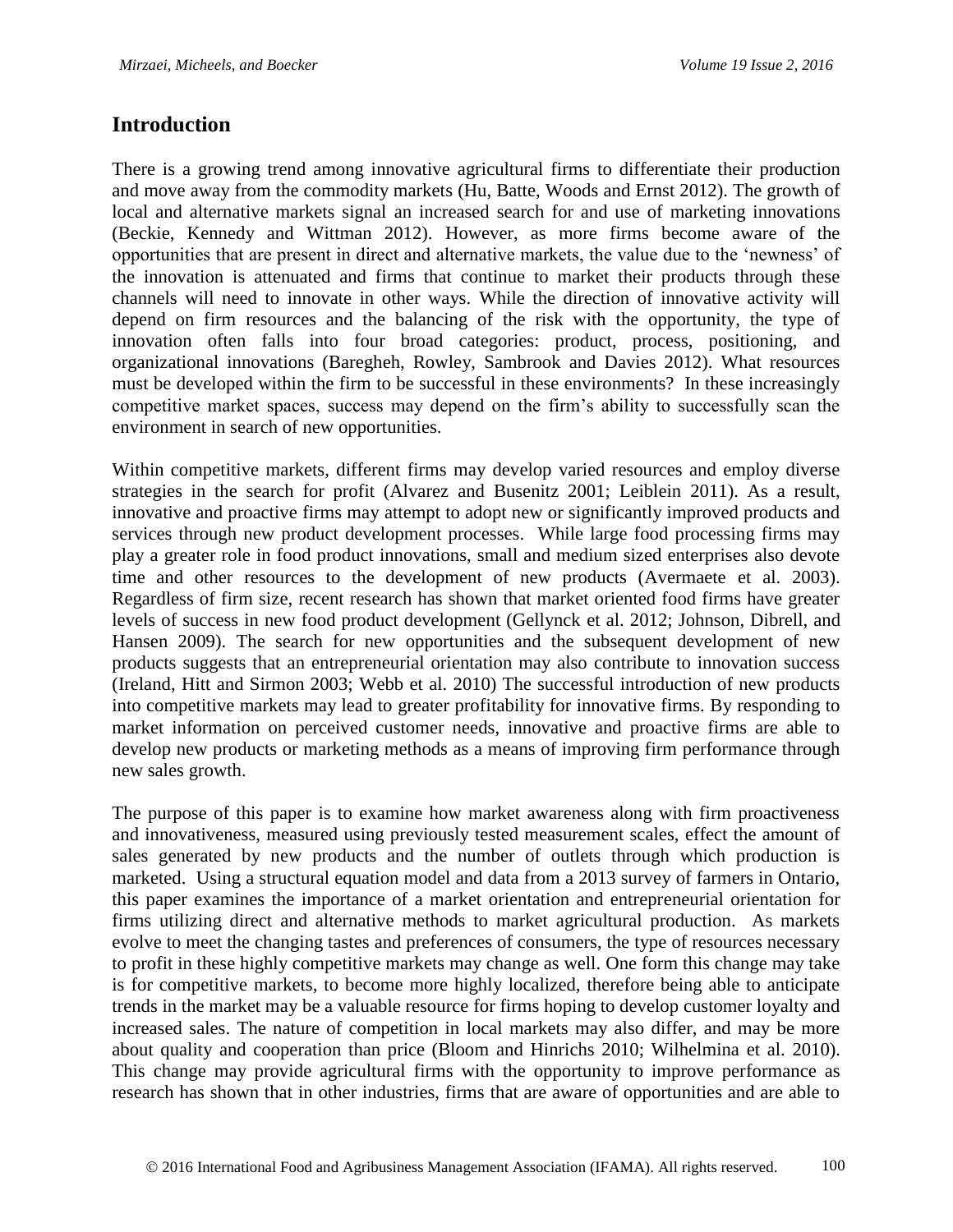respond to these opportunities have better performance outcomes (Rauch et al. 2009; Renko, Carsrud, and Brännback 2009).

However, research about how awareness and responsiveness factor into firm-level decisions within an agri-food context to inform industry and policy makers has thus far been limited. This paper examines how a market orientation and an entrepreneurial orientation effect new product development success, measured as a percent of sales from new products, and the number of marketing channels utilized by direct and alternative marketers in Ontario. Few studies have examined the effects of an entrepreneurial orientation and a market orientation on innovation success concurrently. Notable exemplars from outside agriculture are Baker and Sinkula (2009) and Hong, Song and Yoo (2013). McElwee and Bosworth (2010) note, the innovation process for agricultural firms is quite different from that of larger industrial firms. Consequently, this research provides valuable insight to the factors associated with innovation success for food product firms. Moreover, we account for environmental turbulence, as well as the degree of perceived competition and firm size, on the relationship between a market orientation and an entrepreneurial orientation on firm-level innovation.

In our results, we find that firms that scan the market for opportunities and who are proactive and innovative earn a greater percentage of sales from new products. Moreover, the results of our model show that market oriented, proactive and innovative firms are more likely to market their production through a wider array of marketing channels, and that this result is moderated by firm size. The perceived level of competition (as measured by the number of close competitors) is not found to moderate any of the hypothesized relationships. These findings are important as an increasing number of innovative and entrepreneurial farm businesses are operating outside of the traditional commodity framework. Within such markets, a market orientation is a powerful resource as it enables the firm to become aware of opportunities to provide superior value for consumers.

This paper will be presented as follows. First, we review the literature on product and marketing innovations as well as on firm orientation towards strategic decision-makings (entrepreneurial orientation and market orientation). Second, we develop a conceptual model to show the relationships between strategic orientations (entrepreneurial orientation or market orientation), perceived environmental turbulence, the number of close competitors, the number of marketing channels and the degree of improvement in NPS (new product sales). Hypotheses are presented for each relationship. Third, we explain the research methodology and the results of the path analysis, and finally we discuss our findings. We finish by suggesting some managerial implications and directions for future research.

# **Literature Review and Model Development**

The search for new opportunities is often the result of a need for the manager to improve performance relative to prior outcomes (Levinthal and March 1993). Within agricultural production, this search often leads to new processes by which the same output is produced more efficiently (Bultena and Hoiberg 1983; Diederen, Meijl, and Wolters 2003; Tepic et al. 2012) or to the development of new products or markets (Boehlje, Gray, and Detre 2005; Brandth and Haugen 2011; Vogel 2012). For farmers in Ontario, the growth in interest in local production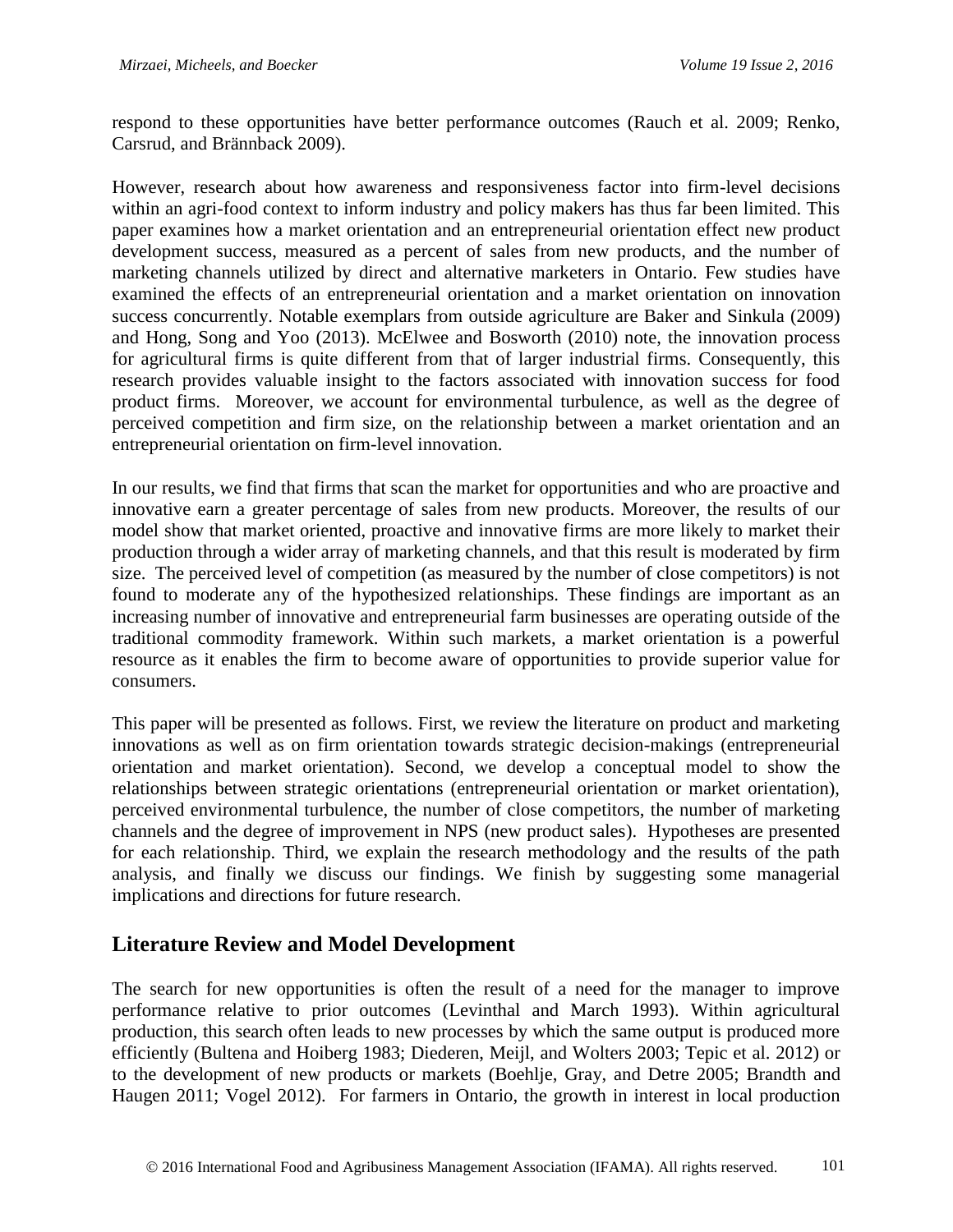(even if it is unverified) (Dodds et al. 2013; Smithers, Lamarche, and Joseph 2008) provides an opportunity for farmers to take advantage of in direct and alternative marketing channels to improve performance. If more producers develop methods to meet the needs of this segment of consumers, firms may no longer be able to rely on the value of the newness of the purchase experience to create differentiated space between themselves and rival firms. If this occurs, farm businesses may need to further differentiate their production from other vendors who participate in direct and alternative markets (Adams and Salois 2010; Bond et al. 2008).

As marketing environments for agricultural products evolve, firms who hope to outperform rivals—or even to meet their own aspiration levels—must continue to adapt in order to successfully navigate the competitive landscape. This second level of innovation (the first level being the choice to sell production via direct and alternative markets) may require a higher degree of information than the initial innovation. As this type of change seeks to set one's production apart from other producers operating in similar markets, this likely entails some form of innovation, which may include product or process innovations (Oke, Burke and Myers 2007). Research has shown that innovation success is a function of customer awareness (Ngo and O'Cass 2012) and proactiveness (Narver, Slater and Maclachlan 2004) and that radical innovation is positively related to expected future performance (Verhees, Meulenberg and Pennings 2010). More recently, Hong, Song, and Yoo (2013) find that market oriented and entrepreneurial firms in manufacturing and IT sectors have higher success rates in terms of new product development. In the following sections, we review the literature on the factors found to lead to greater success in product and marketing innovations and develop several hypotheses to test the relationships between these factors and innovation success within a sample of Ontario farm businesses utilizing direct and alternative marketing channels.

# *Entrepreneurial Orientation*

Previous researchers have classified entrepreneurial firms as those who are proactive, innovative, and willing to take risks (Covin and Slevin 1989; Wiklund 1999). Similarly, Miller stated that entrepreneurial firms are those that "…engages in product market innovation, undertakes somewhat risky ventures, and is first to come up with 'proactive' innovations, beating competitors to the punch" (Miller 1983, 771). While there remains a debate as to whether an entrepreneurial orientation is a reflection of firm behavior or an attitude of the manager (Miller 2011), several research studies have shown that firms with an entrepreneurial orientation do have better performance outcomes (Grande, Madsen and Borch 2011; Naldi et al. 2007; Rauch et al. 2009).

When searching for new areas in which to compete, firms who have a more developed entrepreneurial orientation may more quickly and more accurately scan the environment for new opportunities (Lumpkin and Dess 2001). Recent work using data from Spain shows that proactivity and risk taking are positively related to the number of new ideas generated from inside the firm, but not to the adoption of existing innovations (Pérez-Luño, Wiklund and Cabrera 2011). Research has also shown an entrepreneurial orientation may be an effective structure for new product development in agribusinesses (Martinez and Poole 2004). Within competitive markets—such as local farmers markets—proactive and aggressive postures may lead to greater success in new product marketing (Engelen et al. 2014).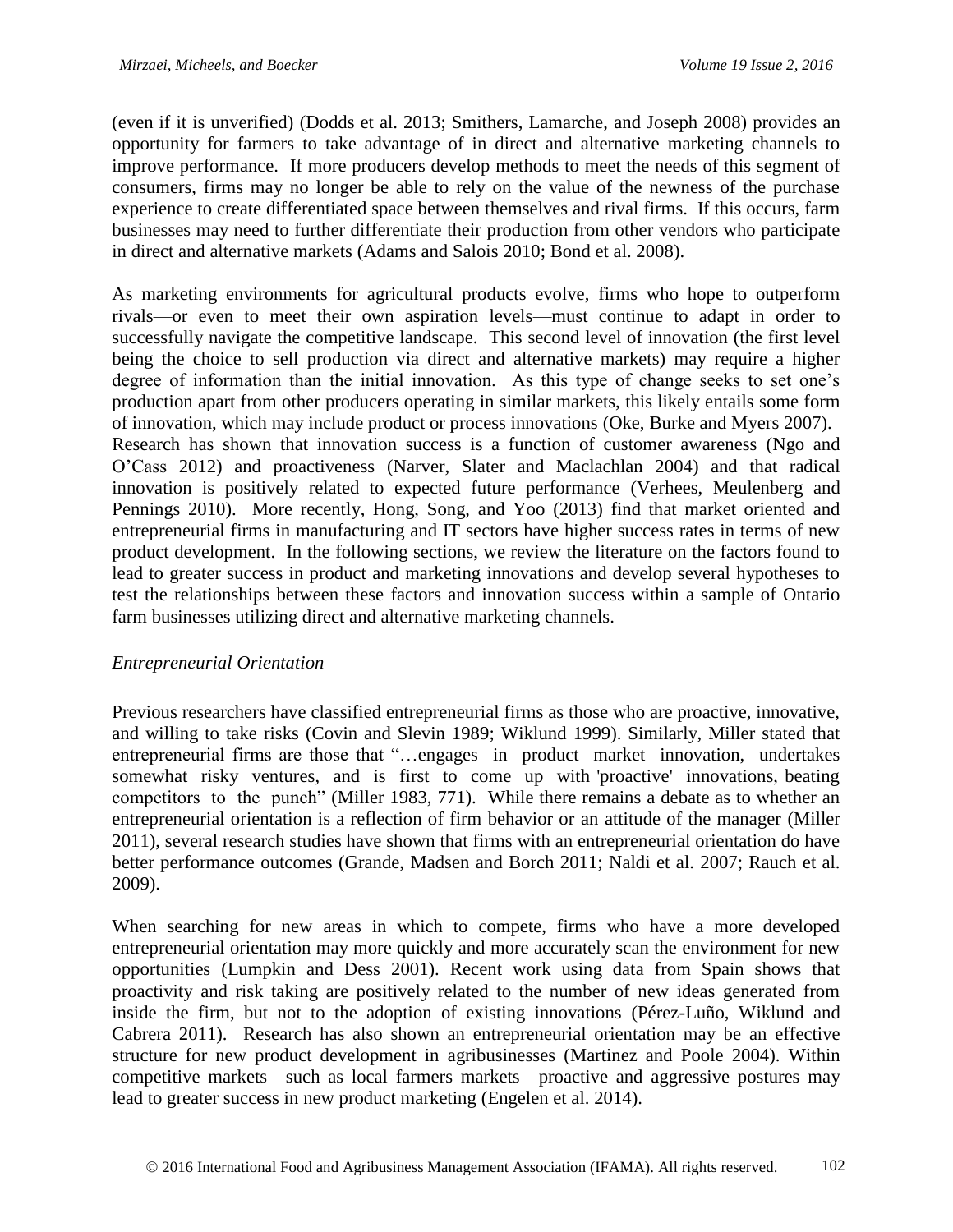However, ownership structure may play a role in the nature and degree of risks that firms are willing to take. Research has shown that family-owned firms with an entrepreneurial orientation that take on risks do so with negative performance outcomes as a result (Naldi et al. 2007). In other contexts, however, entrepreneurial firms that are willing to take risk are more successful in new product development (Busenitz and Barney 1997). Research has also shown that entrepreneurially oriented firms tend to use marketing functions differently than less entrepreneurial firms (Morris, Schindehutte and LaForge 2002). In general, when facing dynamic environments, firms develop a broad range of new products and utilize marketing tools and procedures that are more customized to the relevant market (Morris et al. 2002).

The concept of an entrepreneurial orientation may be highly applicable to direct marketers of agricultural products. While farms that sell their production through direct and alternative markets have differentiated their production from traditional production, they also must compete with other direct marketers. One method of competition is through the development of new products (Guthrie et al. 2006). Proactive firms may be more inclined to develop new products to differentiate themselves from other sellers in a particular market. Similar to other industries, success in the development of new products among direct and alternative markets is not guaranteed. Extant research shows that there is a positive correlation between entrepreneurial orientation and new product development success (Busenitz and Barney 1997; Drucker 1984; Pérez-Luño et al. 2011).

Previous research has indicated three fundamental characteristics of entrepreneurial oriented firms, including innovativeness, risk taking, proactiveness (Covin and Slevin 1989; Miller 2011; Rauch et al. 2009). Although these dimensions may lead to different innovative outcomes and could be modeled as individual components (Miller 2011), a synergic combination of these factors can lead to new ideas (Lumpkin and Dess 1996). Therefore, in this research, we have defined entrepreneurial firms as ones who are innovative, proactive and willing to take on risk. Based on the review of the literature, we propose:

*H1. An increase in entrepreneurial orientation leads to higher levels of new product sales for Ontario farmers.*

*H2. An increase in entrepreneurial orientation leads to an increase in the number of marketing channels used by Ontario farmers.*

# *Market Orientation*

Two distinct streams emerge when reviewing the market orientation concept. A market orientation has been defined as both a behavioral function (Jaworski and Kohli 1993) and an organizational culture of the firm (Slater and Narver 1995). Jaworski and Kohli (1993) define a market orientation as those actions within the firm that lead to the generation and dissemination of market intelligence related to customers' needs—either their present or future needs—by all departments of the organization and the firm's responsiveness to this information. Those that view a market orientation as an organizational culture (i.e. Slater and Narver 1995) suggest that market oriented firms foster an environment within the firm that leads to suitable actions in order to create superior value for the customers and consequently, better performance of the firm. Within Narver and Slater's (1990) definition of a market orientation is the focus of customer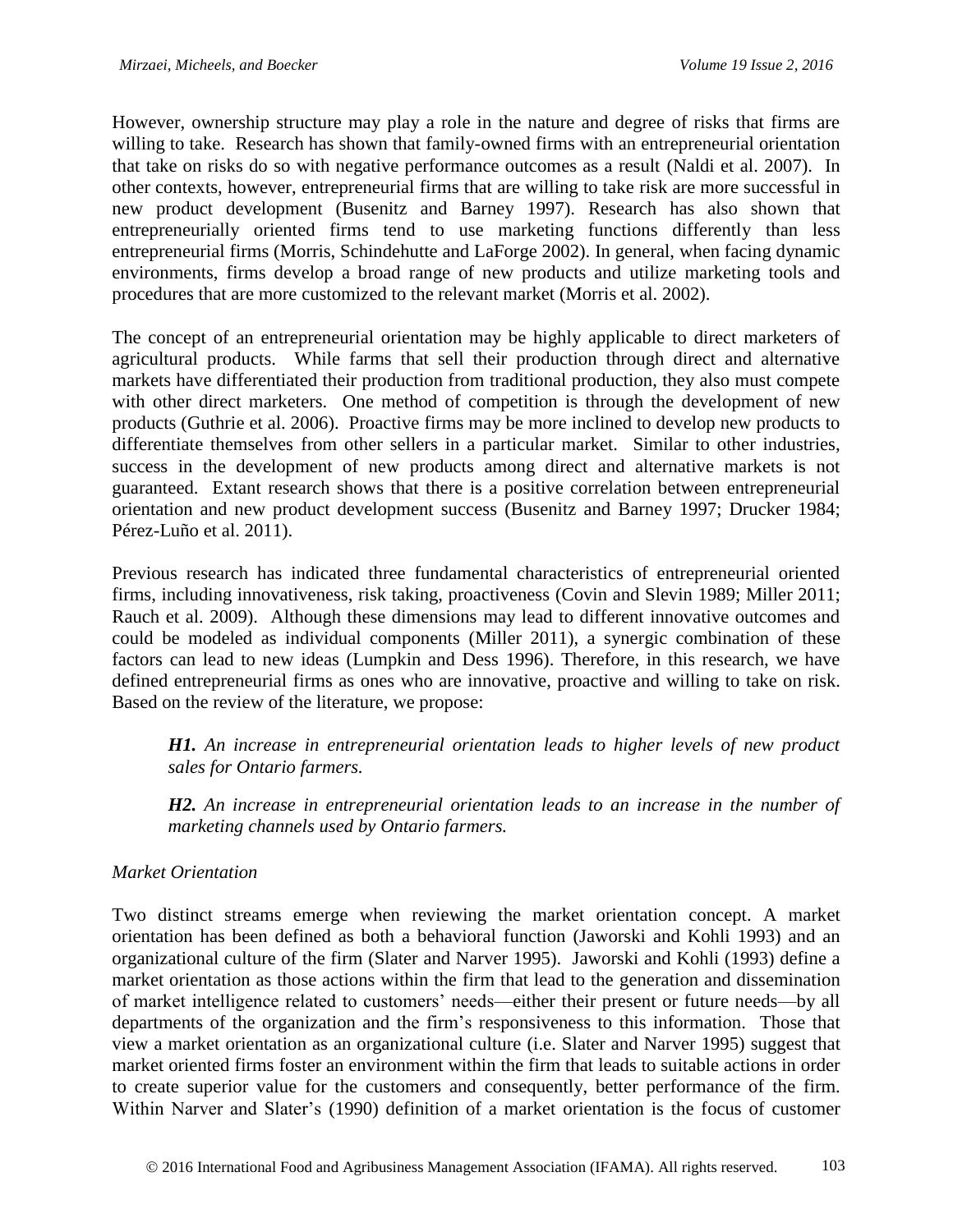needs as well as competitor responses to the perceived needs of the market. Common within these somewhat divergent definitions is the focus on the customer and the needs that the firm could meet through their product offerings.

Innovation-based entrepreneurship, which is focused on novel marketing procedures and new product development, has been used to explain firm performance in localized markets (Bloom and Hinrichs 2010). For example, existing research shows a significant relationship between market oriented firms and the degree of their success in new product development (Carbonell and Rodriguez Escudero 2010; Cheng and Krumwiede 2012; Im and Workman Jr. 2004; Narver et al. 2004). For firms who are seeking to create new products, which may help differentiate their offerings from competing firms, a market orientation has been shown to have a positive effect on new product development as it enables and allows firm to become acutely aware of customer needs and the opportunities that are present in the market (Hurley and Hult 1998). Market oriented firms are more efficient in the new product development process because they are able to more accurately and quickly realize the present (and future) needs of customers. This knowledge may lead to greater effectiveness for proactive firms using explorative learning to discover opportunities for new products (Yannopoulos, Auh and Menguc 2012).

As in many industries, firms can either proactively seek out new areas for improvement, or they may react to first-movers who have previously identified the opportunity. The decision to proactively seek out new opportunities or to react to market changes (or even to do nothing at all) depends on the priorities of the firm and there will likely be firms that fall within all of these categories in many industries. For example, Johnson et al. (2011) find that food processing firms cluster around three divergent ideas: small but differentiated firms, lifestyle firms, and large, aggressive firms that focus on costs. Firms operating in direct and alternative markets would likely fall within the first two of Johnson et al.'s (2011) clusters. For these firms, proactively seeking out market needs and developing products to meet these needs may lead to greater success as this has been shown to lead to higher levels of new product success across a variety of industrial classifications (Narver et al. 2004). More recently, Hong, Song, and Yoo (2013) found that a market orientation has a significantly positive effect on the effectiveness of the development and marketing of new products within manufacturing and IT sectors in Korea.

Research has also shown that a market orientation be an important resource for agricultural firms. For example Gellynck et al. (2012) find that small and medium sized enterprises in traditional food markets with a more highly developed market orientation invest in product improvements and seek out new markets. Grunert et al. (2010) find that decision makers operating in more competitive environments are more market oriented, likely as a competitive response to meet the divergent needs of their customers. However, Johnson, Dibrell, and Hansen (2009) find that a market orientation only lead to improved performance through the relationship between interfunctional coordination and innovation.

While some firms may be more market oriented than others, the concept of a market orientation applies to all firms regardless of the industry in which they operate. Agricultural firms, especially those who operate in direct and alternative markets, need to be aware of current and future needs of customers as well as the means by which current and future competitors could meet these needs. As a result, it will be beneficial to consider the concept of a market orientation as a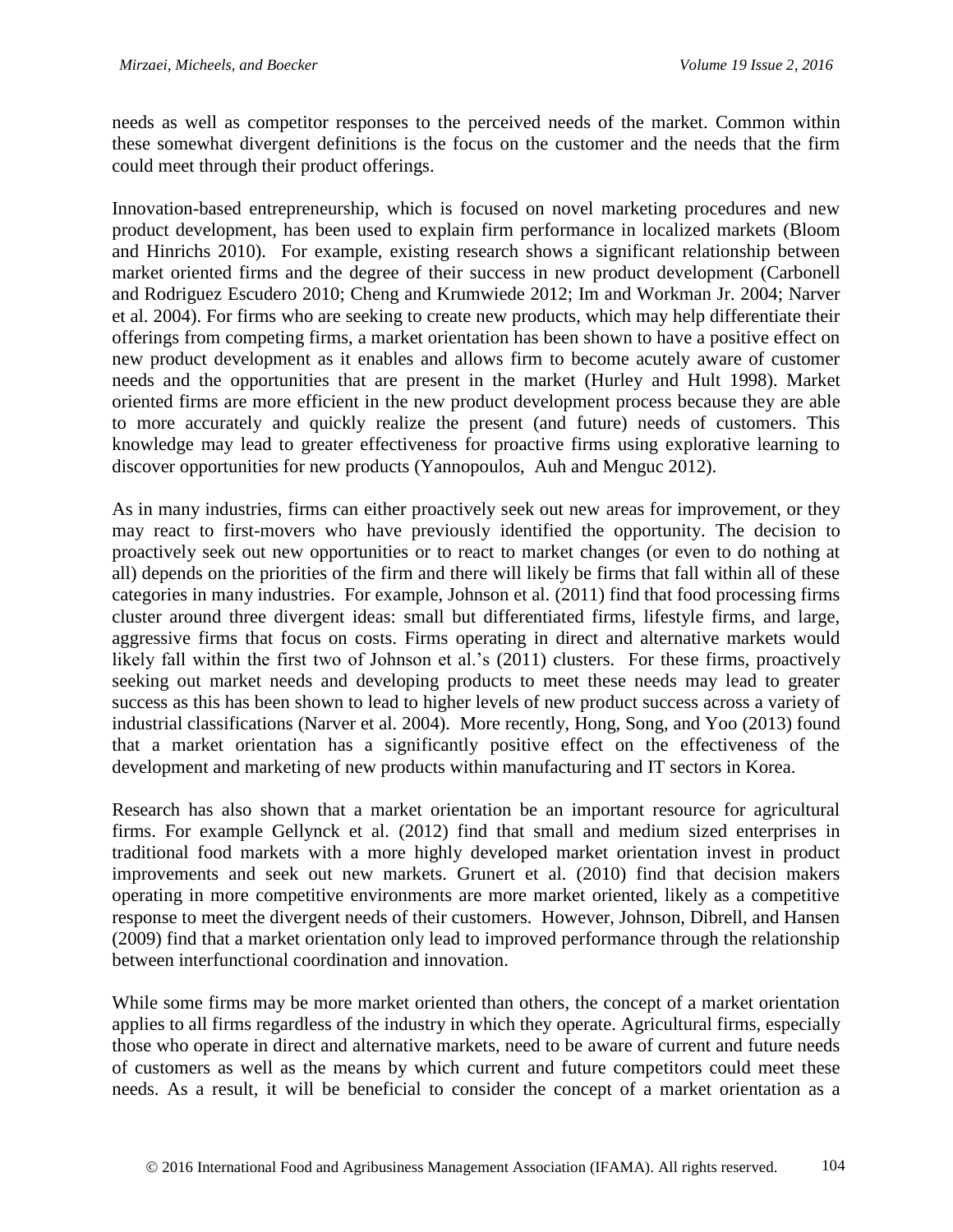continuum rather than just the presence or absence of it in a firm (Kohli and Jaworski 1990). Based on our review of the literature and the definition of a market orientation, we believe that there should be a direct relationship between market orientation and new product sales. Therefore, our third and fourth hypotheses state that:

*H3. An increase in the market orientation of firms will be associated with higher levels of new product sales.*

*H4. An increase in the market orientation of firms will be associated with the number of marketing channels used by Ontario farm businesses.* 

# *Environmental Turbulence*

Environmental turbulence refers to competitive uncertainties stemming from the environment, specifically as it relates to new customers, new competitors, and new technologies (Jaworski and Kohli 1993). Previous research has shown that within more stable environments, firms that are more reactionary (and therefore less proactive) may outperform those who continue to search for new opportunities (Covin and Slevin 1989). Within environments characterized by higher levels of turbulence, research has shown that bold actions by managers are needed to meet the changing needs of customers (Calantone, Garcia, and Dröge 2003). Achrol (1991) suggests that firms operating in dynamic and segmented markets may utilize a high degree of product innovation in order to quickly find products that meet the current needs of the market.

It has been suggested that greater levels of uncertainties in the environment require a more entrepreneurial posture in order to overcome environmental ambiguities (Achrol, 1991; Covin and Slevin, 1989). Previous research has shown there is a strong direct relationship between environmental turbulence and entrepreneurship (Davis, Morris, and Allen 1991; Engelen et al. 2014). Within turbulent environments, firms with a more proactive posture may see improved performance due to their ability to proactively scan for and respond to new opportunities (Engelen et al. 2014). It has been suggested that an entrepreneurial orientation is essential for businesses which operate in uncertain environments because there are several abnormal situations in these environments and an entrepreneurial posture enables the firm to be more effective in these situations (Miller 1983). Droge, Calantone, and Harmancioglu (2008, 275) suggest that "a proactive orientation may be more necessary for success in highly competitive, hostile markets than in markets where competition is weak." Conversely, in less competitive environments, a defensive posture may lead to greater performance.

A market orientation may also be more important in turbulent environments (Menguc and Auh 2006). Even within turbulent environments, market oriented firms are able to better manage existing environmental uncertainty through their ability to identify and respond to changing needs of the market (Jaworski and Kohli 1993). Perhaps as a result of this capability of market oriented firms (Day 1994), research has found a strong relationship between environmental turbulence and market orientation (Langerak 2003; Ottesen and Grønhaug 2004). These results suggest a strong relationship between environmental turbulence and entrepreneurial and market orientation. Thus, we propose the following hypotheses: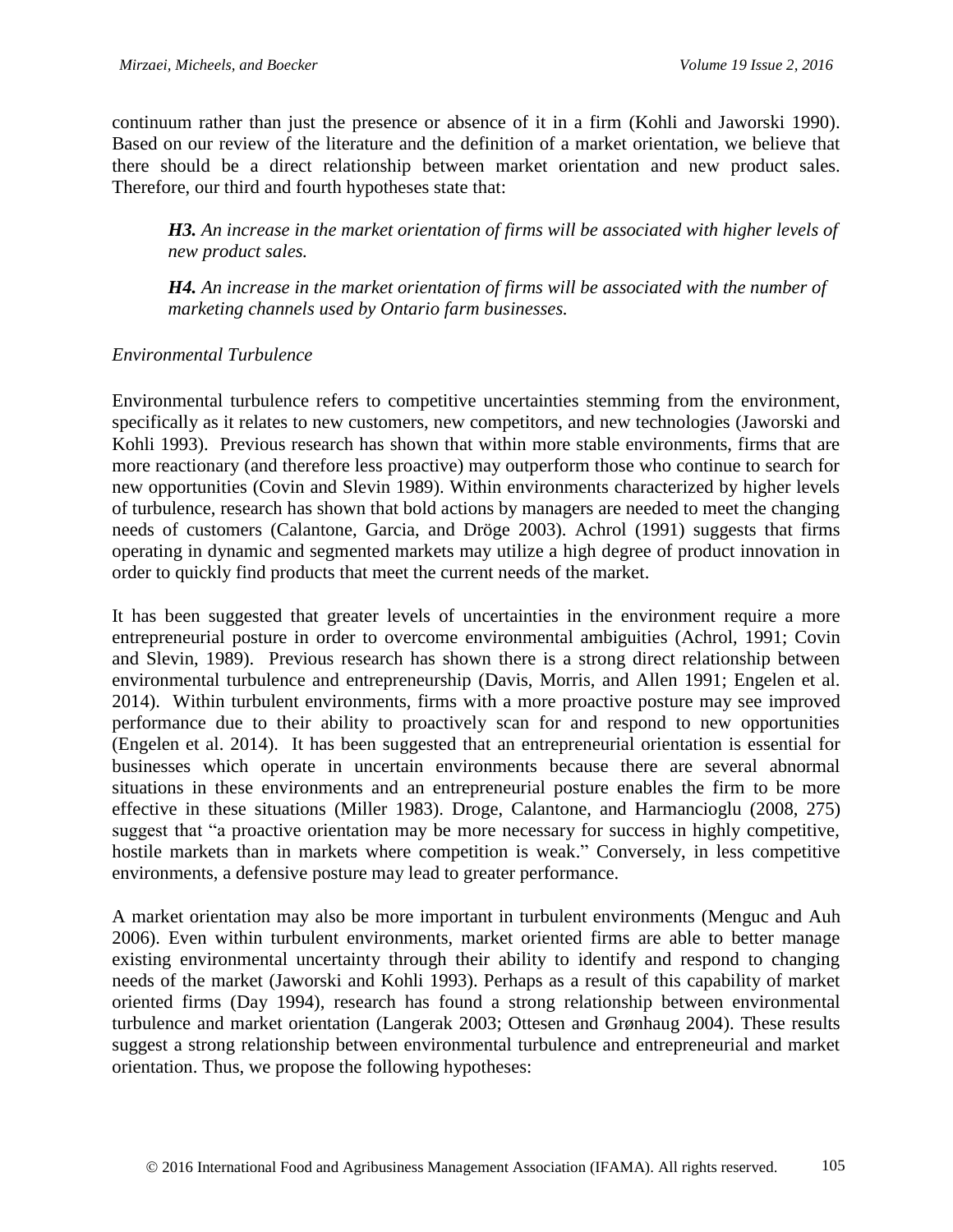*H5: An increase in perceived environmental turbulence leads to higher levels of entrepreneurial orientation among Ontario farmers.*

*H6: An increase in perceived environmental turbulence leads to higher levels of market orientation among Ontario farmers.*

Based on the hypotheses mentioned above, we propose an investigation of the following model. In this model, environmental turbulence is seen as a key factor in determining the need for firms to develop a market orientation or an entrepreneurial posture (Covin and Slevin 1989). In addition, it has been assumed that firms which have two strategic resources—entrepreneurial orientation and market orientation—will perform better in new product sales and utilize a larger number of marketing channels. [Figure](#page-7-0) displays the conceptual model of our study.



<span id="page-7-0"></span>**Figure 1.** Conceptual Model

# **Research Methodology**

# *Sample and Data Collection*

A survey of farmers in Ontario was conducted in 2013 in order to gather information on alternative marketing strategies and farm performance. The questionnaire was developed in consultation with members from Agriculture and Agri-Food Canada and was administered by IPSOS Agriculture and Animal Health in April and May of 2013. IPSOS was contracted to deliver 400 completed responses from their proprietary list of farmers in Ontario. In order to compensate producers for their time, respondents were paid \$20 to complete the survey, with payment administered by IPSOS Agriculture and Animal Health.

Along with questions on farm and farmer characteristics (size, years in operation, education, etc.) the questionnaire asked respondents to provide information on the types of products produced and the amount of production marketed through various channels. Additionally, the respondents were asked to respond to several multi-item Likert and rating scales which measured their level of market orientation, entrepreneurial orientation, and environmental turbulence. These scales, while initially developed to examine similar issues in different industries, were modified to fit an agricultural audience.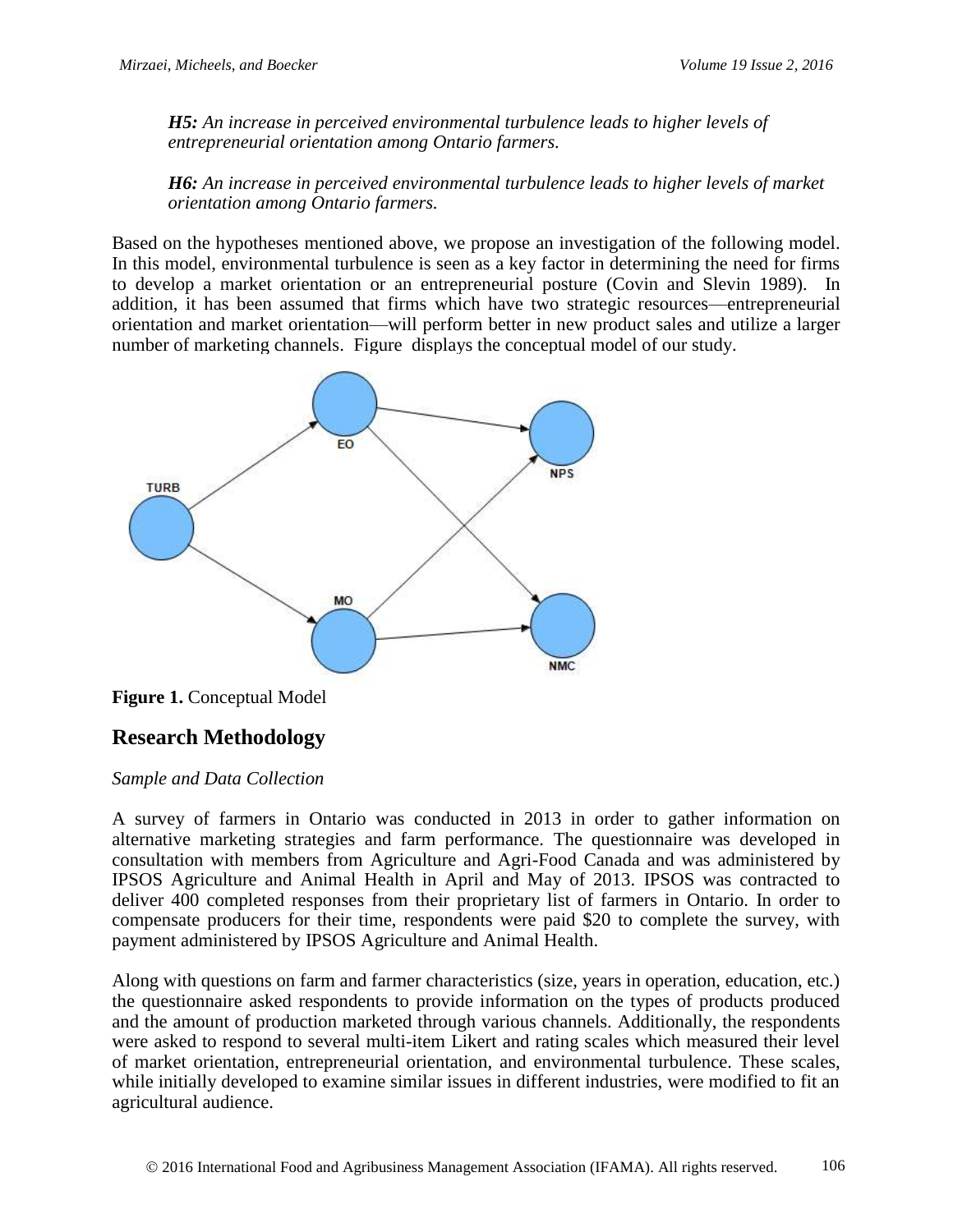[Table 1](#page-8-0) shows detailed descriptive information of respondents based on their annual gross sales. All respondents representing a farm operation with at least \$10,000 annual gross sales qualified to participate. This excluded almost twenty-four percent of Ontario farms from participation but included farms whose operators have at least the intention to generate a significant share of household income from farming. The distribution of respondents across sales brackets is shown below, along with the shares from the farm census, only including operations with annual sales of \$10,000 or higher. In addition, firms' ownership structure is provided in [Table 1.](#page-8-0) We assumed five different types of ownership plus an additional category including any other possible types of ownership structure they might have. The table represents a total of 405 respondents, which includes both direct and indirect marketing Ontario farm businesses. We conducted our model based on 151 of respondents which were involved in direct marketing in order to sale their products.

| $\frac{1}{2}$ and $\frac{1}{2}$ are the potentially again capital conditions,<br><b>Characteristics of respondents</b> | Percentage of full sample<br>$(\%)-405$ firms | Percentage of direct marketers<br>$(\%)-151$ firms |
|------------------------------------------------------------------------------------------------------------------------|-----------------------------------------------|----------------------------------------------------|
| <b>Annual Gross Sales</b>                                                                                              |                                               |                                                    |
| \$10,000 to \$24,999                                                                                                   | 15.3                                          | 24.5                                               |
| \$25,000 to \$49,999                                                                                                   | 13.1                                          | 15.9                                               |
| \$50,000 to \$99,999                                                                                                   | 10.9                                          | 13.2                                               |
| \$100,000 to \$249,999                                                                                                 | 18.3                                          | 17.9                                               |
| \$250,000 to \$499,999                                                                                                 | 16.3                                          | 13.2                                               |
| \$500,000 to \$999,999                                                                                                 | 12.8                                          | 4.6                                                |
| \$1 million and over                                                                                                   | 13.3                                          | 10.6                                               |
| <b>Ownership Structure</b>                                                                                             |                                               |                                                    |
| Sole Proprietorship                                                                                                    | 38.8                                          | 39.1                                               |
| Family-owned corporation or Ltd. company                                                                               | 33.1                                          | 27.2                                               |
| Partnership with a written agreement                                                                                   | 7.9                                           | 9.3                                                |
| Partnership without a written agreement                                                                                | 18.0                                          | 22.5                                               |
| Corporation with non-family investors                                                                                  | 1.0                                           | 1.3                                                |
| Other (e.g., joint venture, trust)                                                                                     | 1.2                                           | 0.7                                                |

<span id="page-8-0"></span>

|  | Table 1. Profile of responding agri-businesses in Ontario, Canada |  |  |
|--|-------------------------------------------------------------------|--|--|
|  |                                                                   |  |  |

# *Measurements*

All multi-item measures were based on 7-point Likert scales, from 1 (strongly disagree) to 7 (strongly agree). All of the scales that we have used in our study were adapted from the extant literature. The adaptation contained subtle changes which make that more applicable to farm businesses in Ontario, Canada. The reliability of the scales is investigated by calculating composite reliability and Cronbach's alpha measures. Moreover, convergent and discriminant validity is investigated using the Fornell and Larcker (1981) methodology on AVE (average variance extracted) of latent variables.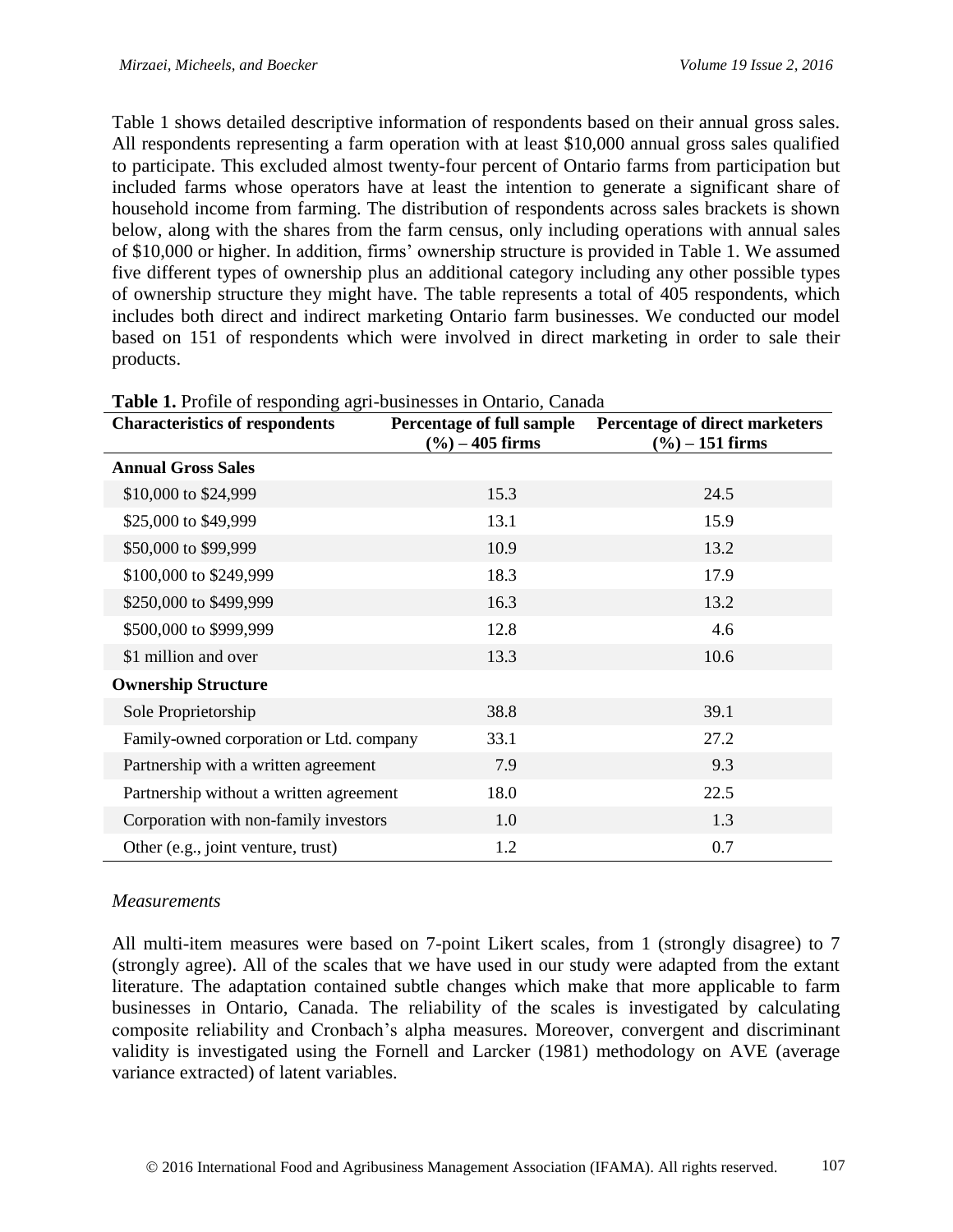#### *Entrepreneurial Orientation (EO)*

Based on the actual conditions farm businesses are facing in Ontario, we utilized an eight-item semantic differentiation scale which was developed by Covin and Slevin (1989) to measure entrepreneurial orientation (EO) of the firm. This scale examines managerial proactiveness, innovativeness, and competitive aggressiveness. The EO scale has a relatively high coefficient alpha and the items all have high item-to-total correlations (all above 0.45). The questions are presented in Appendix. This scale has been used in prior studies in order to capture the degree of entrepreneurial orientation in a firm and/or organization (Hansen et al. 2011; Wiklund and Shepherd 2005).

### *Market Orientation (MO)*

The market orientation of the farm businesses was measured using a scale which had been developed by Narver and Slater (1990). The scale measures the importance of customers and competitors in the search for opportunities. On average, respondents tended to agree with the measurement items. The scale has a high coefficient alpha and the item-to-total correlations (all above 0.40), which indicates that the majority of the variance is attributed to the scale itself, not random error. The questions are presented in detail in the Appendix. This scale has also been used in previous studies as a measurement tool of the level of market orientation of firms (Hong et al. 2013; Johnson et al. 2009).

### *Perceived Environmental Turbulence (TURB)*

The perceived level of environmental turbulence is measured using a scale first developed by Jaworski and Kohli (1993). This scale addresses perceived changes in customers, competitors, and technology. Overall, the scale exhibits good composite reliability of 0.79, whereas the recommended cut-off is 0.70. The questions are presented in the Appendix. This scale, and its revisions, have been used frequently in other studies to predict environmental turbulence and its dimensions (Calantone et al. 2003; Slater and Narver 1994).

#### *New Product Sales (NPS)*

Effectiveness in new product development depends on a new products' share in total gross sales of the firm. Hence, we assumed that effectiveness of new product developments will be reflected eventually in total sales of the firm. As a result, we asked respondents about the percentage of their total gross sales which has originated from new and/or significantly improved products and services that had been introduced in 2010 or later. Given the range, we categorized the responses into five categories (NPS $\leq$ =5%; 6% $\leq$ NPS $\leq$ =15%; 16 $\leq$ NPS $\leq$ =30%; 31% $\leq$ NPS $\leq$ =50%; NPS>=50%). Descriptive statistics for NPS is represented in the Results and Discussion section. NPS was a numerical variable, hence, it was standardized by using the Z-Score technique. We use the standardized new product sales, ZNPS, as an indicator of the NPS variable. By this way, we could measure the level of effective new product sales in our sample agri-businesses.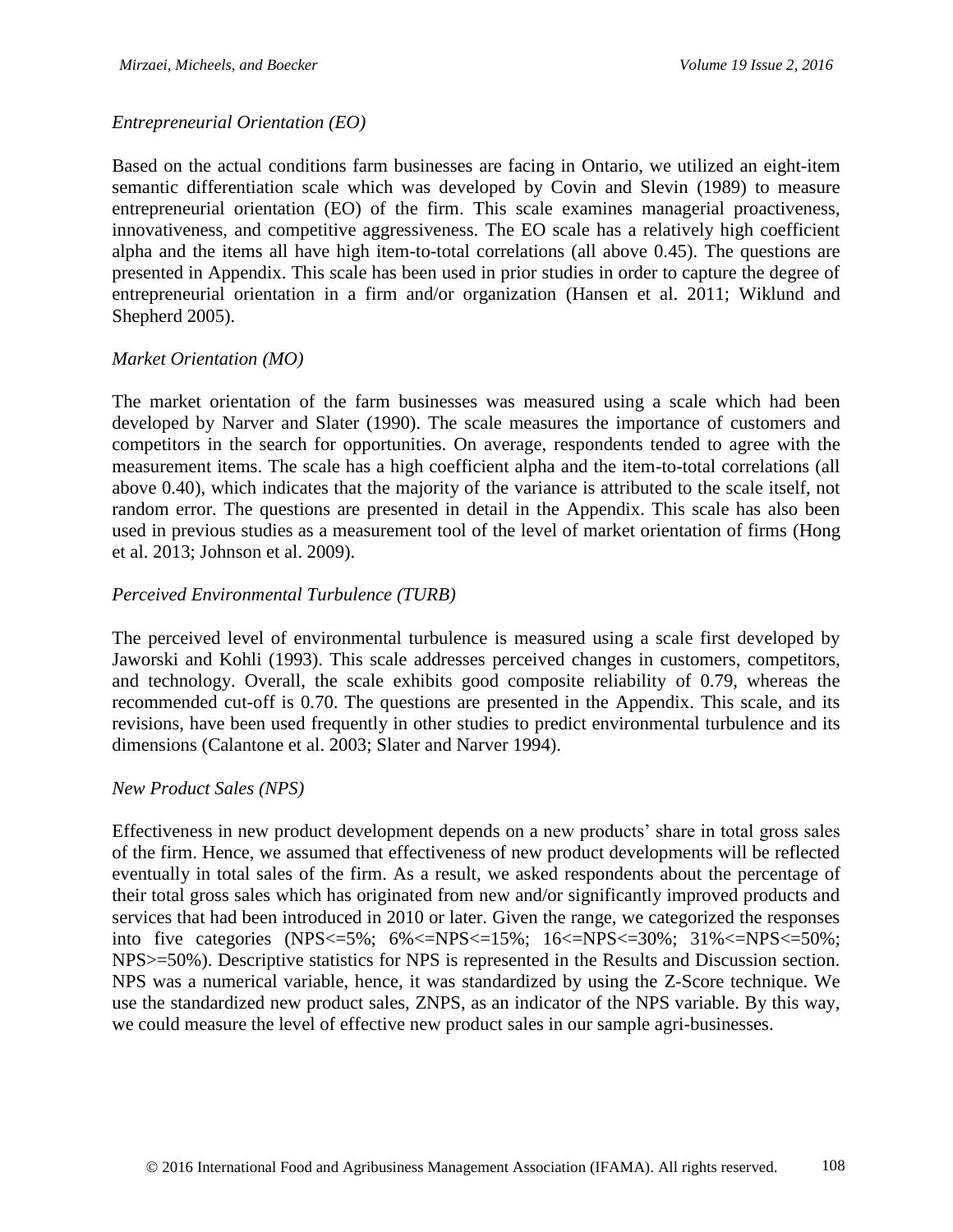*Number of Marketing Channels (NMC)*

Respondents were asked about the number of marketing channels they have used to sell their final products—either direct or indirect. In order to simplify the model, we have assumed that farm businesses that use various marketing channels are more likely to create a unique and novel marketing mix. Since NMC was a numerical variable, it was standardized using the Z-Score technique. The standardized number of marketing channels, ZNMC, is used as an indicator of NMC construct.

### *Scale Reliability and Validity*

# **Construct Reliability**

Internal consistency refers to the correlation between a construct and its indicators. As a basic rule, a reliable construct should be highly correlated with its indicators. Cronbach's alpha is the main indicator which determines internal consistency. Basically, Cronbach's alpha values or a composite reliability value of 0.70 or higher are considered adequate (Cronbach 1951; Nunnally 1978). We used both composite reliability and Cronbach's alpha to investigate the scales' reliability.

[Table](#page-10-0) 2 below shows Cronbach's alpha values and composite reliability of all factors were above 0.70. As a result, we assume that our constructs are internally consistent.

| <b>THOICE:</b> CONSIGUOS TURBOTHY INTRODUCES (CFORDING IS MITH THE COMPOSITY FUNDITITY) |                              |                         |  |  |  |  |  |  |
|-----------------------------------------------------------------------------------------|------------------------------|-------------------------|--|--|--|--|--|--|
| <b>Latent Variables</b>                                                                 | <b>Composite Reliability</b> | <b>Cronbach's Alpha</b> |  |  |  |  |  |  |
| <b>Entrepreneurial Orientation</b>                                                      | 0.87                         | 0.84                    |  |  |  |  |  |  |
| <b>Market Orientation</b>                                                               | 0.95                         | 0.94                    |  |  |  |  |  |  |
| Number of Close Competitors                                                             | 1.00                         | 1.00                    |  |  |  |  |  |  |
| Number of Marketing Channels                                                            | 1.00                         | 1.00                    |  |  |  |  |  |  |
| <b>New Product Sales</b>                                                                | 1.00                         | 1.00                    |  |  |  |  |  |  |
| Perceived Environmental Turbulence                                                      | 0.78                         | 0.68                    |  |  |  |  |  |  |

<span id="page-10-0"></span>**Table 2.** Constructs' reliability indicators (Cronbach's alpha and composite reliability)

# *Construct Validity*

 $\overline{a}$ 

Construct validity refers to the degree that indicators measure the related construct (Churchill, Jr. 1979; Mackenzie, Podsakoff, and Podsakoff 2011). Generally, we should consider two different types of validity: convergent validity and discriminate validity (Bryant 2000; Clark and Watson 1995). Both types of scale validity were examined using  $Smart-PLS<sup>1</sup>$  (Ringle, Wende, and Will 2005).

<sup>&</sup>lt;sup>1</sup> We used Partial Least Squares technique to conduct a structural equation modelling (PLS-SEM). Comparing to covariance-based SEM, PLS-SEM allows us to work with small samples and it also works well with non-normal data (Joseph F. Hair, Sarstedt, Pieper, & Ringle 2012).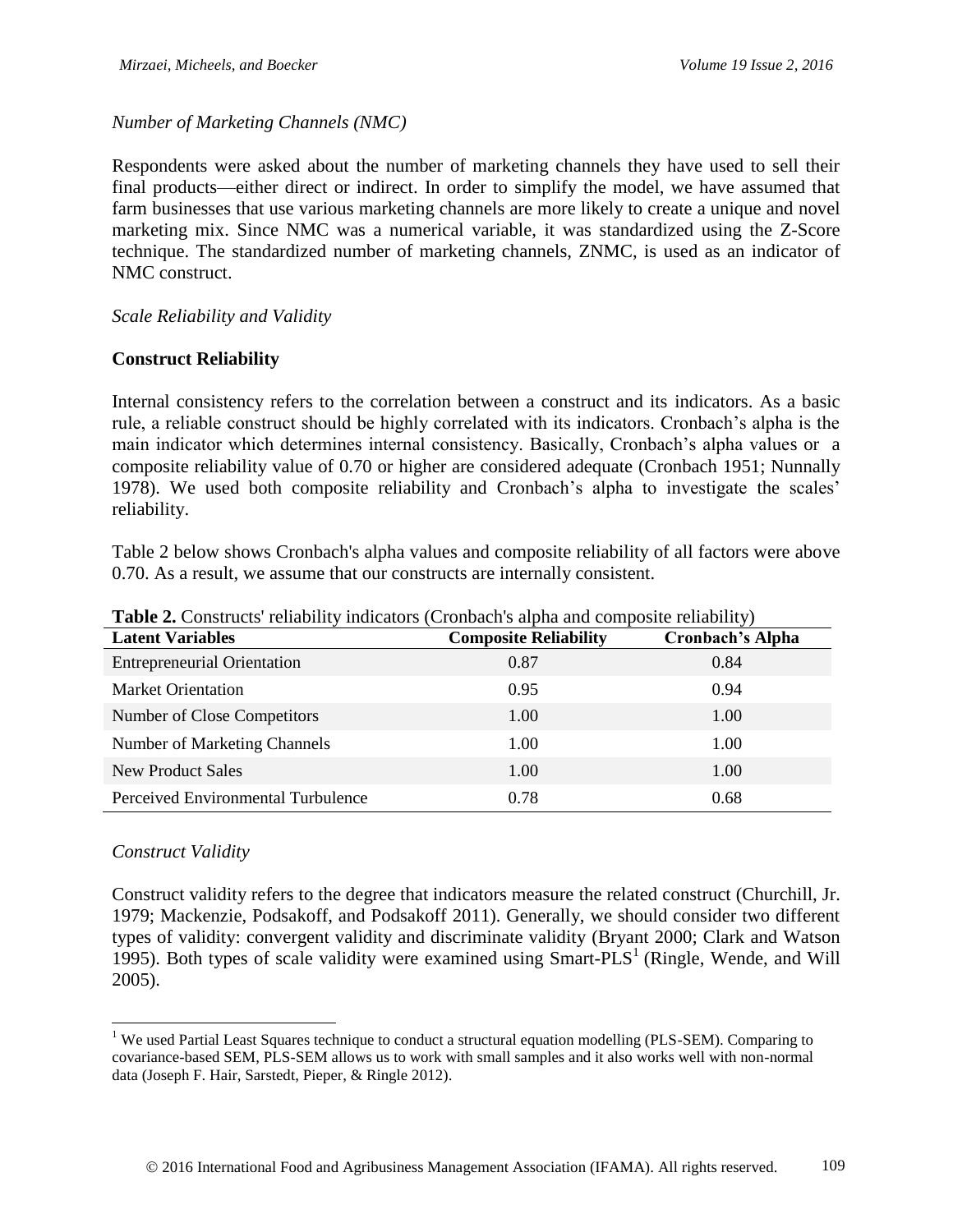# *Convergent Validity*

Convergent validity refers to the degree of correlation between a latent variable and its indicators (observed variables). Hulland (1999) suggested that if the average variance extracted (AVE) for a construct is greater than 40 percent, it means that the convergent validity of a construct is at a satisfactory level. In other words, selected indicators for a construct should cover at least 40 percent of its variance to measure the construct properly. Therefore, the cut-off value of AVE in our research was 0.4.

[Table 3](#page-11-0) below shows the AVE value of the constructs in our research. The calculated AVE for three variables, including the number of close competitors, number of marketing channels, and new product sales, is 1. The reason is the aforementioned variables are not latent constructs, but rather numerical items which have been created to measure the corresponding variables.

### *Discriminant Validity*

Fornell and Larcker (1981) depicted that discriminant validity refers to how well a construct correlates highly with its indicators rather than other constructs. In other words, there should be minimal overlap between constructs which would indicate that each construct measures a singular concept. Fornell and Larcker (1981) indicate that discriminant validity will be acceptable when the square root of average variance extracted for a construct is higher than its correlations with all other constructs. [Table 4](#page-11-1) below compares square root of AVE for each construct with the correlation between constructs in our research. It shows that the latent variables under consideration here have acceptable levels of discriminant validity. Note that diagonal elements show the square root of AVE for latent variables.

| <b>Latent Variables</b>            | <b>AVE</b> |
|------------------------------------|------------|
| <b>Entrepreneurial Orientation</b> | 0.51       |
| <b>Market Orientation</b>          | 0.58       |
| Perceived Environmental Turbulence | 0.42       |
| Number of Close Competitors        | 1.00       |
| Number of Marketing Channels       | 1.00       |
| New Product Sales                  | 1.00       |

<span id="page-11-0"></span>**Table 3.** Average variance extracted of constructs

<span id="page-11-1"></span>

| <b>Table 4. Discriminant Validity of Constructs</b> |
|-----------------------------------------------------|
|-----------------------------------------------------|

|                | EO   | MO   | <b>TURB</b> | <b>NCC</b>  | <b>NMC</b> | <b>NPS</b> |
|----------------|------|------|-------------|-------------|------------|------------|
| EO             | 0.72 |      |             |             |            |            |
| M <sub>O</sub> | 0.31 | 0.76 |             |             |            |            |
| <b>TURB</b>    | 0.53 | 0.29 | 0.66        |             |            |            |
| <b>NCC</b>     | 0.13 | 0.15 | 0.11        | <b>1.00</b> |            |            |
| <b>NMC</b>     | 0.30 | 0.35 | 0.19        | 0.04        | 1.00       |            |
| <b>NPS</b>     | 0.26 | 0.26 | 0.28        | 0.11        | 0.24       | 1.00       |

**Note.** Diagonal displays square root of AVE, off diagonals are correlations.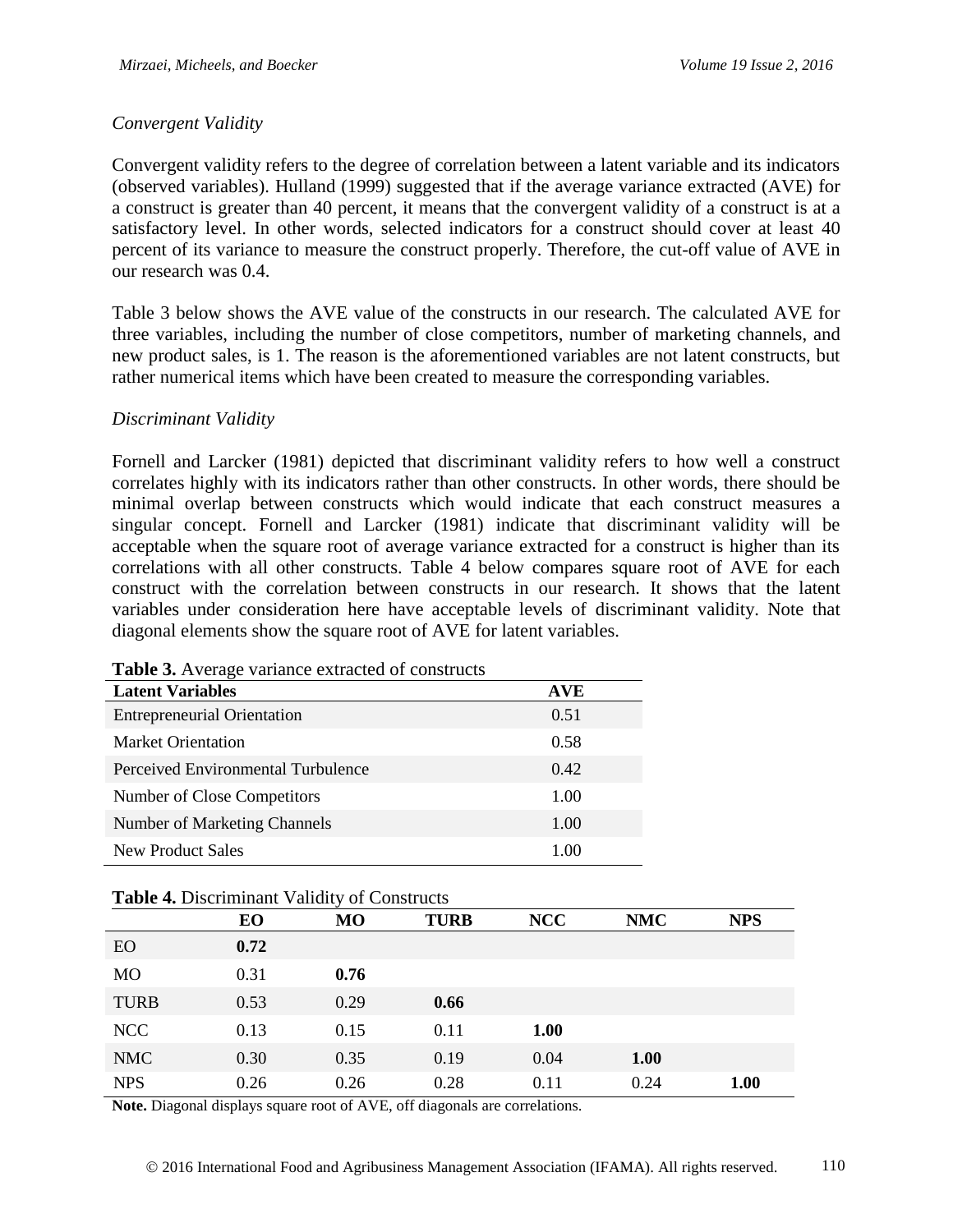# **Estimation Method**

Structural Equation Modelling (SEM) is used to estimate the suggested conceptual framework that is represented in [Figure .](#page-7-0) SEMs are causal modelling approaches in theory examination which allow for testing causal effects among both latent and measured variables. There are two types of SEMs: covariance-based structural equation models (CB-SEM), and partial least squares structural equation models (PLS-SEM). While both are used to test causal relationships and test theory, they are different based on their statistical viewpoint, the way they approach to the final solution, and the assumptions they make (Hair, Ringle, and Sarstedt 2011). CB-SEM attempts to reproduce the variance-covariance matrix among measured variables in a way that the difference between actual and modelled variance-covariance matrices is minimized. On the other hand, PLS-SEM tries to minimize the residual of endogenous variables' variances (Hair et al. 2011) provided the fact that in SEMs (in both types) researchers attempt to explain endogenous variables' variances and estimate exogenous variables' variances. Generally, when compared to CB-SEM, PLS-SEM is less restrictive with regard to the assumptions of normality of distributions, minimum sample size, and maximum model complexity (Hair et al. 2011).

Using non-experimental data, it is likely that underlying assumptions of CB-SEM are violated. In this study, testing the normality for some of our measured variables e.g. number of close competitors and number of marketing channels showed that they are not distributed normally. Moreover, our sample size is small comparing to the number of estimating parameters<sup>2</sup> and it does not meet the minimum criteria to conduct CB-SEM. Therefore, we conducted PLS-SEM which is an alternative method and leads to more accurate results when these assumptions are violated. Unlike covariance-based structural equation models, there is no model-based goodness of fit measure for PLS structural equation models (Hair et al. 2011; Henseler and Sarstedt 2013).

# **Results**

 $\overline{a}$ 

# *Descriptive Statistics*

[Table 5](#page-13-0) shows the distribution of direct marketing respondents based on the share of their total gross sales that originated from their new or significantly improved products. Based on these results, it seems that most of our sample businesses generate a majority of their sales from the marketing of existing products. However, a significant proportion—almost twenty percent generates more than 16% of their sales from new products.

 $^{2}$  As a rule of thumb, minimum number of respondents required for CB-SEM is the number of estimating parameters multiplying by 10.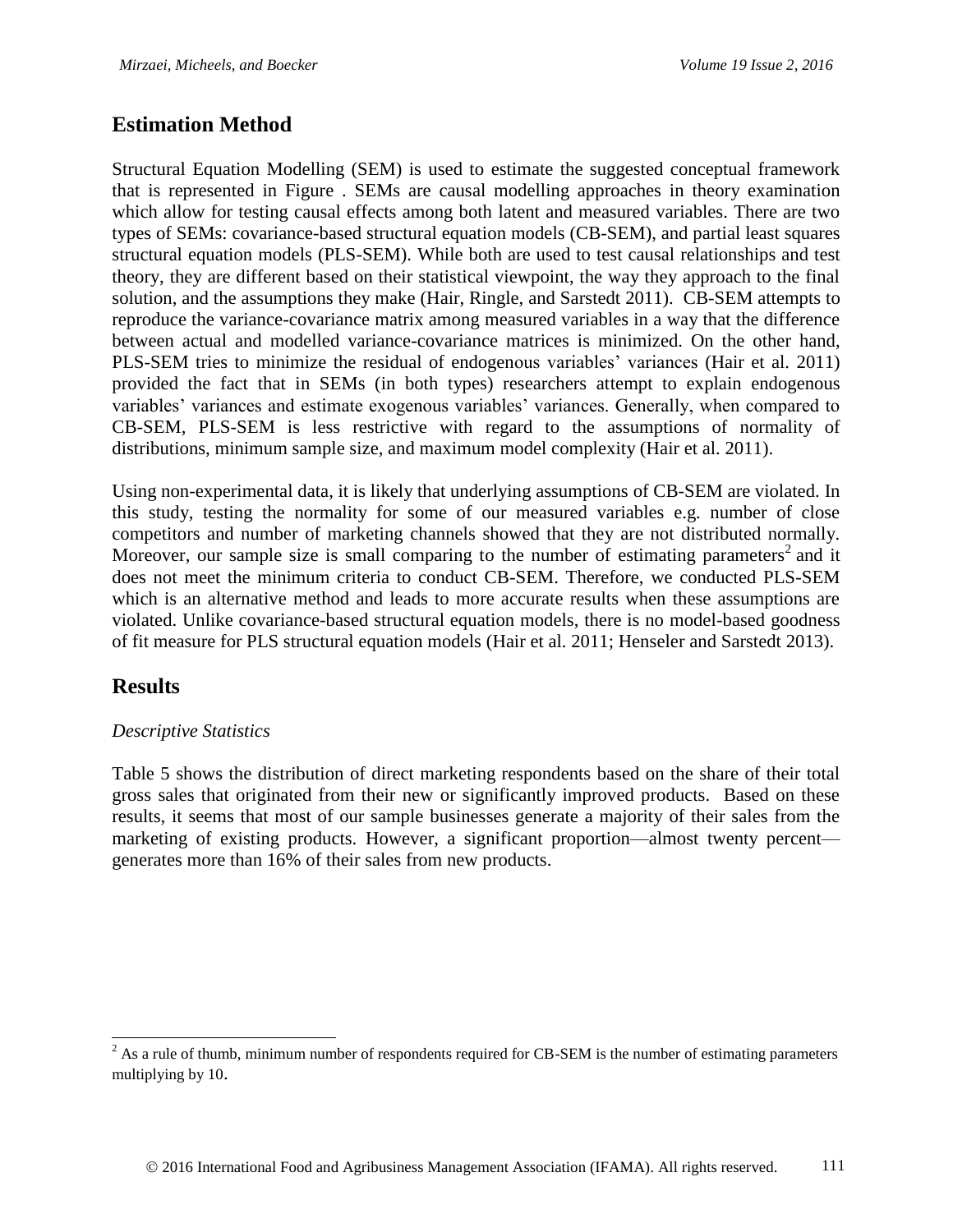|                     | <b>Frequency</b> | <b>Percent</b> | <b>Valid Percent</b> | <b>Cumulative Percent</b> |
|---------------------|------------------|----------------|----------------------|---------------------------|
| <b>Missing Data</b> | 49               | 32.5           | 32.5                 | 32.5                      |
| 5% or less          | 28               | 18.5           | 18.5                 | 51.0                      |
| 6% to 15%           | 42               | 27.8           | 27.8                 | 78.8                      |
| 16\% to 30\%        | 23               | 15.2           | 15.2                 | 94.0                      |
| 31% to 50%          | $\overline{4}$   | 2.6            | 2.6                  | 96.7                      |
| 51\% or more        | 5                | 3.3            | 3.3                  | 100.0                     |
| Total               | 151              | 100.0          | 100.0                |                           |

<span id="page-13-0"></span>

|  |  |  | <b>Table 5.</b> Descriptive statistics for NPS during 2012 among direct marketers |
|--|--|--|-----------------------------------------------------------------------------------|

Secondly, we have categorized marketing channels in which our respondents sell their products into two categories: direct marketing and indirect (alternative) marketing. In total, 151 respondents were involved in direct consumer marketing (on-farm market, roadside stand, farmers' market, CSA, online store, informal farm gate selling, delivery service, etc.).

### *Hypotheses Tests*

A path analysis of the conceptual model presented in [Figure](#page-7-0) was conducted using Smart PLS (Ringle et al. 2005). Table 6 presents the test results for each hypotheses at the 95% confidence level ( $α = 0.05$ ). At this level, we have accepted only those hypothesizes for which t-values are greater than 1.96. Hence, six of seven proposed propositions are statistically significant. Figure 2 shows the final tested model along with the coefficients for each proposed relationships.

|    |  | Table 6. Results of hypotheses tests |                |  |
|----|--|--------------------------------------|----------------|--|
| -- |  |                                      | <u>. കെ കോ</u> |  |

| <b>Hypothesis</b>                                                                    | Path                  | <b>Coefficient</b> | <b>T-Value</b> | <b>Standard Error</b> | <b>Result</b> |  |  |
|--------------------------------------------------------------------------------------|-----------------------|--------------------|----------------|-----------------------|---------------|--|--|
| H1                                                                                   | $EO \rightarrow NPS$  | 0.203              | 2.249          | 0.090                 | Supported     |  |  |
| H <sub>2</sub>                                                                       | $EO \rightarrow NMC$  | 0.215              | 2.174          | 0.099                 | Supported     |  |  |
| H <sub>3</sub>                                                                       | $MO \rightarrow NPS$  | 0.194              | 2.025          | 0.096                 | Supported     |  |  |
| <b>H</b> 4                                                                           | $MO \rightarrow NMC$  | 0.286              | 3.488          | 0.082                 | Supported     |  |  |
| H <sub>5</sub>                                                                       | TURB $\rightarrow$ EO | 0.528              | 7.870          | 0.067                 | Supported     |  |  |
| <b>H</b> <sub>6</sub>                                                                | TRUB $\rightarrow$ MO | 0.291              | 2.770          | 0.105                 | Supported     |  |  |
| <b>R-squared Values:</b> EO = $0.279$ ; MO = $0.084$ ; NMC = $0.166$ ; NPS = $0.103$ |                       |                    |                |                       |               |  |  |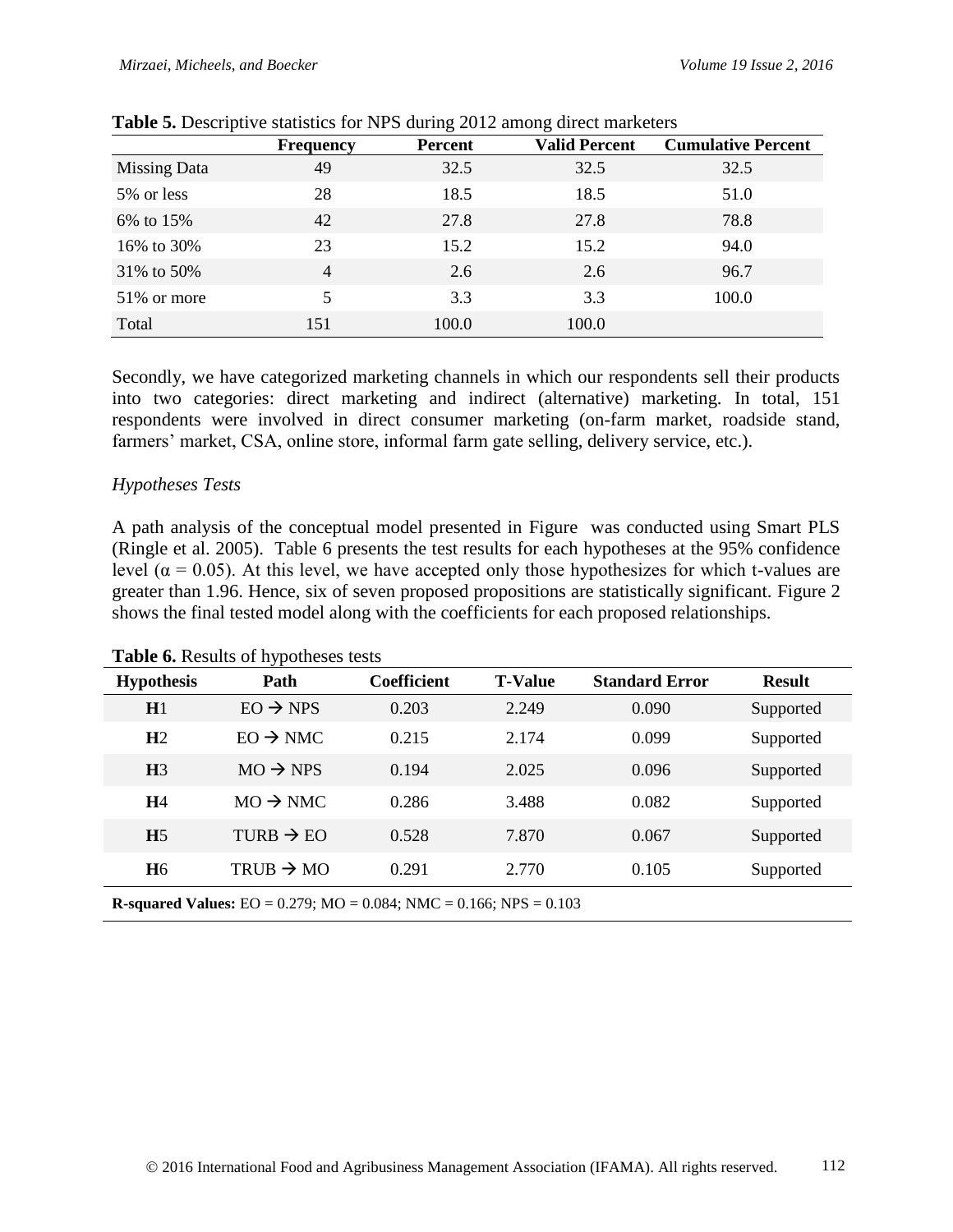

**Figure 2.** Final Tested Model

 $\overline{a}$ 

# *Entrepreneurial Orientation, New Product Sales, and Number of Marketing Channels*

The first two hypothesizes predicted a positive relationship between entrepreneurial orientation and new product sales and also between entrepreneurial orientation and the number of marketing channels. The results of the path analysis (Table 6) support our first hypothesis (H1) at the 95% confidence level. Hence, the entrepreneurial orientation of a firm has a positive effect on its growth in new product sales  $(0.20, t-value > 1.96)$ . This result can be interpreted as a one-unit increase in the EO latent factor would lead to a 0.20 standard deviation increase in the NPS variable. H2 is supported as well.  $(0.21, t-value > 1.96)$ . Here, a one-unit increase in the EO factor score would correspond to a 0.21 standard deviation increase in the number of marketing channels used by the farm business.<sup>3</sup>

# *Market Orientation, New Product Sales, and Number of Marketing Channels*

Hypotheses 3 and 4 predicted a positive relationship between market orientation and new product sales and also between market orientation and the number of marketing channels. Based on Table 6, there is a significant positive relationship between a firm's market orientation and growth in new product sales  $(0.19, t-value > 1.96)$ . It means more market orientated firms have greater levels of new product sales as measured through the percentage of sales generated through new products. Here, the estimate of 0.19 would mean a one-unit increase in the MO factor score would mean a 0.19 standard deviation increase in new product sales by the farm business.<sup>4</sup> Therefore, H3 is supported. Furthermore, as we expected, there is a positive

 $3$  As the NPS variable is a Z-score, a parameter estimate of 1 would be interpreted as such: a one-unit change in the latent variable would be associated with an increase in NPS equal to one standard deviation from the mean. An estimate of 2 would correspond to a two standard deviation increase from the mean.

<sup>&</sup>lt;sup>4</sup> Other estimates on paths to NPS and NMC can be interpreted similarly.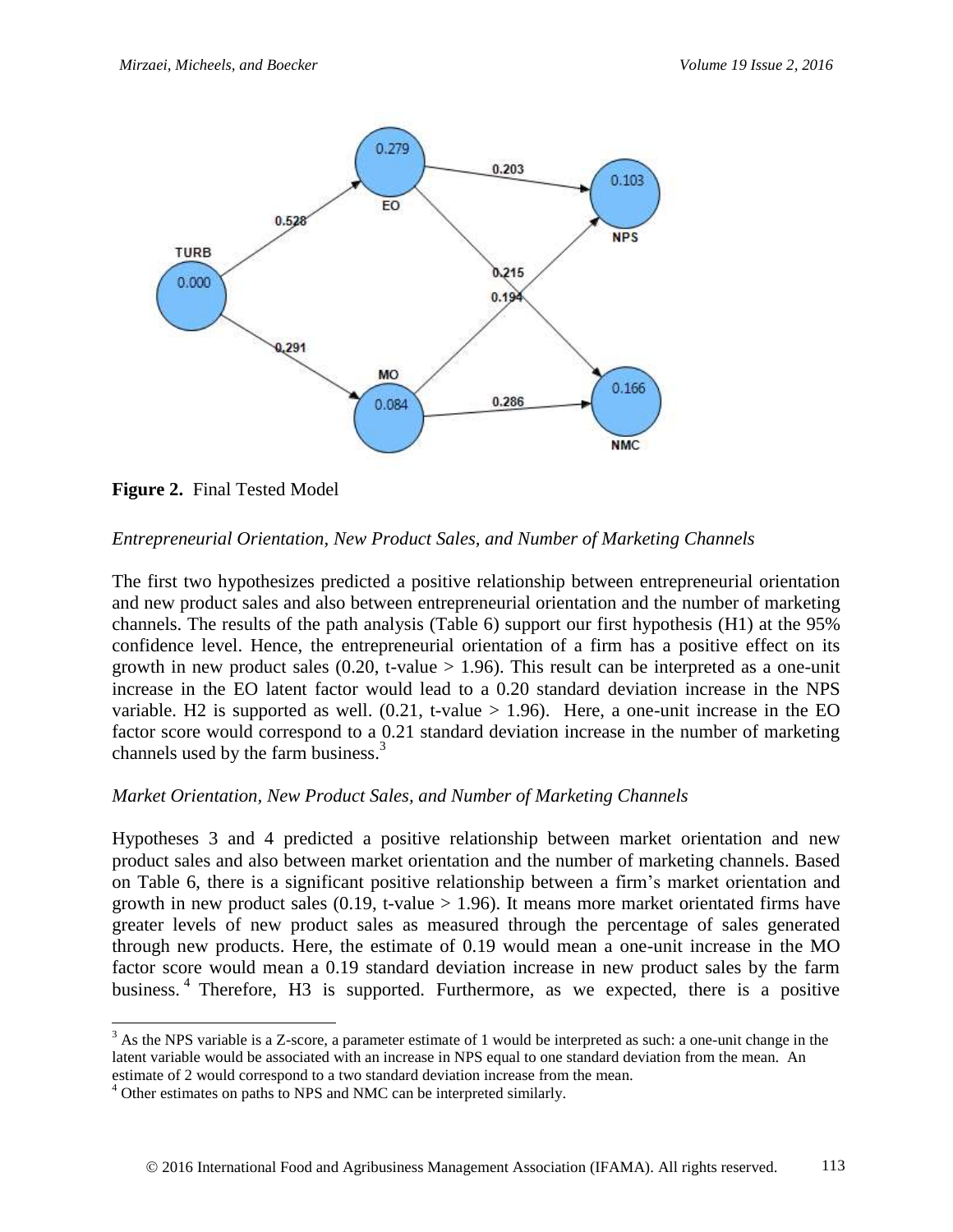significant relationship between market orientation and utilizing number of marketing channels  $(0.29, T-Value > 1.96)$ . Again, here a one-unit change in the MO factor would lead to a 0.29 standard deviation change in the NMC score.

### *Perceived Environmental Turbulence, Entrepreneurial Orientation, and Market Orientation*

Based on Table 6, perceived environmental turbulence was found to be positively related to the entrepreneurial orientation of the firm. Hence, H5 is supported  $(0.53, t-value > 1.96)$ . Here, a one-unit increase in perceived turbulence would be associated with a 0.53 increase in the entrepreneurial orientation factor score. In addition, H6 is supported which means perceived environmental turbulence has a positive effect on firm's market orientation (0.30, t-value > 1.96). In this case, each one-unit increase in perceived turbulence would lead to an increase of 0.30 of the market orientation factor score.

### **Additional Analysis**

We are also interested in examining how two moderating variables, the number of close competitors and the size of the firm, moderate the hypothesized relationships. The need for, and ability to develop, new products may be influenced by the nature of the competition and the resources available within the firm to carry out the proposed product and marketing changes. For firms in more benign environments, the need to develop new products may be limited as competition is less fierce.

### *Number of Close Competitors (NCC)*

Agricultural markets may be highly localized. Based on several factors, including geography, some markets may be more highly contested than others. For firms within more highly contested markets, the need to develop new products and market their production through more outlets may be greater. Greater levels of competition might be considered as the reason of environmental turbulence (Tosi and Slocum 1984). While the perceived level of environmental turbulence may influence the need for a firm to be market oriented to develop an entrepreneurial posture, the number of close competitors within a specific market may moderate the level of sales from new products and the need to seek out additional channels.

Therefore, we examined how the number of perceived close competitors moderates the relationships between market orientation, entrepreneurial orientation, and product and marketing innovations. A multi-group analysis has been done to address the difference between agribusinesses which have less (or equal) than five close competitors and those which have more than five close competitors in output market. Tables 7 and 8 display the results of this analysis and show the difference between these two groups.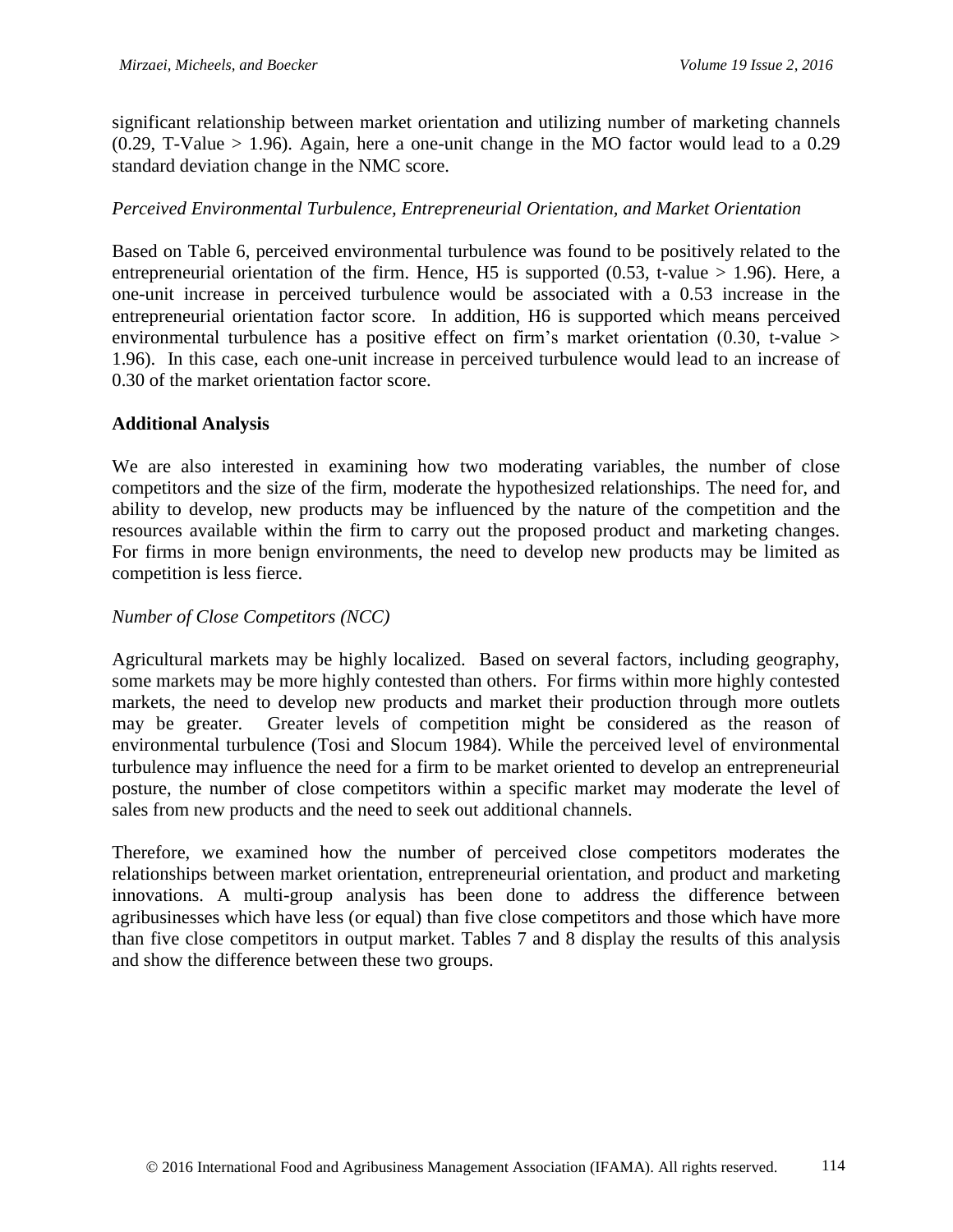|              | <b>Frequency</b> | <b>Percent</b> | <b>Valid Percent</b> | <b>Cumulative Percent</b> |
|--------------|------------------|----------------|----------------------|---------------------------|
| $NCC \leq 5$ | 90               | 59.6           | 59.6                 | 59.6                      |
| NCC > 5      | 61               | 40.4           | 40.4                 | 100.0                     |
| <b>Total</b> | 151              | 100.0          | 100.0                |                           |

**Table 7.** Number of perceived close competitors in output markets

**Table 8.** Multi-group analysis between farms with different number of close competitors

|                       | $NCC \leq 5$                                                                               |         | NCC > 5       |                                                                                            |         | <b>Difference</b> |             |         |                                   |
|-----------------------|--------------------------------------------------------------------------------------------|---------|---------------|--------------------------------------------------------------------------------------------|---------|-------------------|-------------|---------|-----------------------------------|
| Path                  | Coefficient                                                                                | T-Value | <b>Result</b> | Coefficient                                                                                | T-Value | <b>Result</b>     | t-statistic | P-Value | <b>Statistically</b><br>different |
| $EO \rightarrow NPS$  | 0.126                                                                                      | 1.186   | Not supported | 0.302                                                                                      | 3.095   | Supported         | 1.111       | 0.268   | <b>YES</b>                        |
| $EO \rightarrow NMC$  | 0.182                                                                                      | 1.738   | Not supported | 0.261                                                                                      | 2.753   | Supported         | 0.555       | 0.580   | <b>YES</b>                        |
| $MO \rightarrow NPS$  | 0.237                                                                                      | 2.338   | Supported     | 0.090                                                                                      | 0.932   | Not supported     | 1.101       | 0.272   | <b>YES</b>                        |
| $MO \rightarrow NMC$  | 0.318                                                                                      | 4.349   | Supported     | 0.260                                                                                      | 3.065   | Supported         | 0.528       | 0.599   | NO.                               |
| TURB $\rightarrow$ EO | 0.558                                                                                      | 7.223   | Supported     | 0.553                                                                                      | 9.476   | Supported         | 0.184       | 0.854   | NO.                               |
| TRUB $\rightarrow$ MO | 0.351                                                                                      | 3.133   | Supported     | 0.200                                                                                      | 1.981   | Supported         | 0.747       | 0.456   | N <sub>O</sub>                    |
|                       | <b>R-squared Values:</b><br>$EO = 0.311$ ; $MO = 0.123$ ;<br>$NMC = 0.171$ ; $NPS = 0.091$ |         |               | <b>R-squared Values:</b><br>$EO = 0.306$ ; $MO = 0.040$ ;<br>$NMC = 0.175$ ; $NPS = 0.115$ |         |                   |             |         |                                   |

Based on the multiple group analysis, we find that firms who operate in markets where they perceive to have fewer competitors, the paths from EO to new product sales and the number of marketing channels used are no longer significant. This differs from the full model where these paths were found to be significantly different from zero. We also find that for firms in more competitive markets, the path from market orientation to new product sales is no longer significant. Further research is warranted, but this may indicate that these firms may feel that it is better to focus on producing a few 'tried and true' products very efficiently and effectively rather than to devote resources to new product development given the high failure rate that is seen other food markets (Khan et al. 2013).

# *Firm Size*

It has been suggested that the nature and degree of innovative activity may vary across firm size (Rogers, 2004). Gronum et al. (2012) find evidence to suggest that innovative activity is positively associated with firm size. However, Uhlaner et al. (2013) show that firm size negatively moderates the development of product and process innovations in a sample of Dutch SMEs. It could be that larger firms may be better equipped in terms of financial and human resources to carry out new product development initiatives, but they may also lack the strategic flexibility to successfully undertake these initiatives.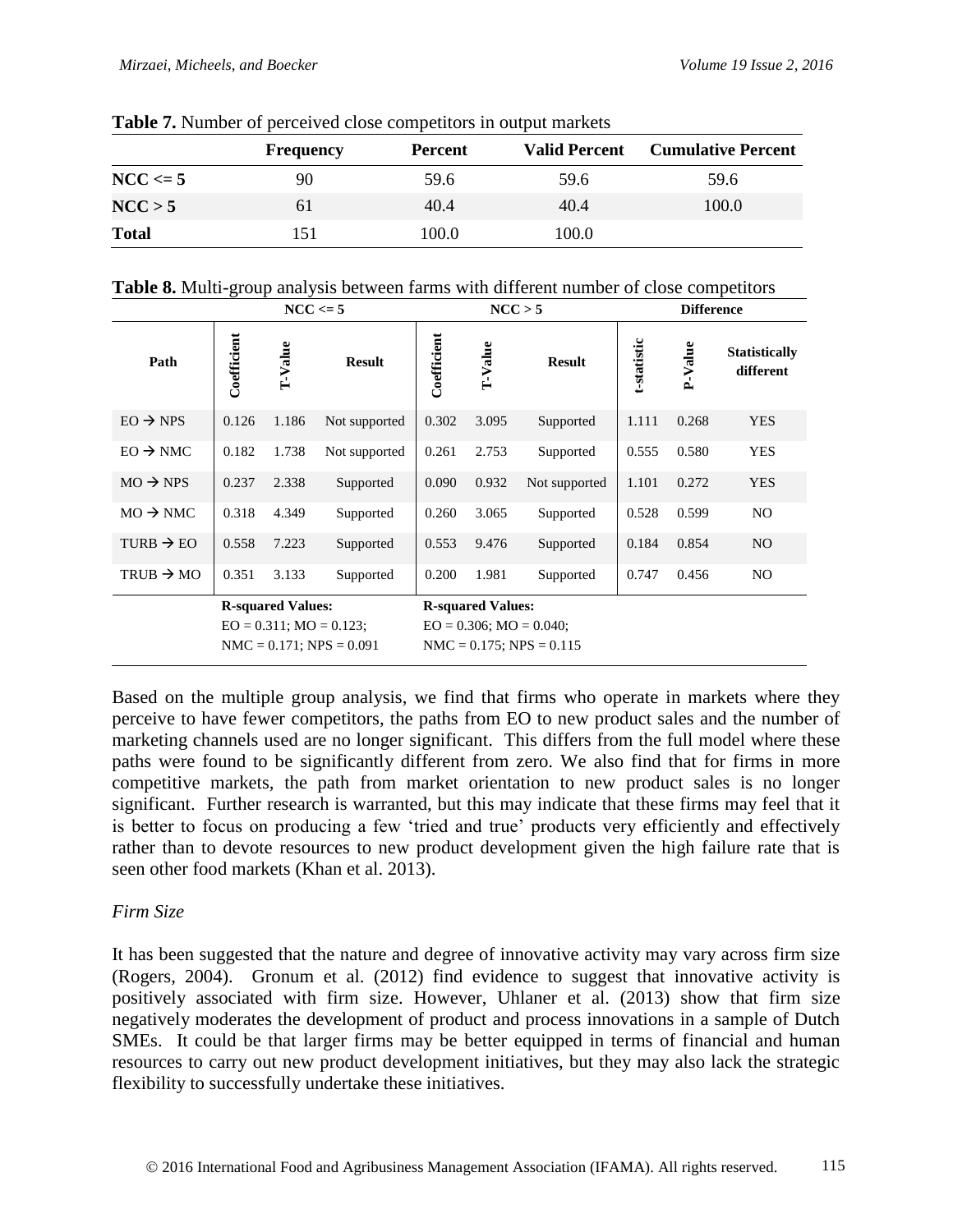Therefore, we examined how firm size moderates the relationships between market orientation, entrepreneurial orientation, and product and marketing innovations. A multi-group analysis was conducted to address the difference between agribusinesses which have less than \$500,000 in sales and those that have greater than \$500,000 in sales. Based on total gross sales in 2012 [\(Table 1\)](#page-8-0), we categorized our sample of Ontario direct marketers (a total of 151) into two categories i.e. small and large firms. Due to this categorization, farms with total gross sales less than \$500,000 in 2012 have been assumed as small farms and those with total gross sales more than \$500,000 have been assumed as large farms. Table 9 displays some descriptive results.

Using a multi-group analysis, we investigated differences between small and large firms in terms of our proposed model in [Figure 1](#page-7-0). Table 10 records the results of the comparison between small and large farms.

| <b>Table 9.</b> Farms' size categorization based on their total gross sales in 2012 |                |                                |                                     |  |  |  |  |
|-------------------------------------------------------------------------------------|----------------|--------------------------------|-------------------------------------|--|--|--|--|
| <b>Frequency</b>                                                                    | <b>Percent</b> | <b>Valid</b><br><b>Percent</b> | <b>Cumulative</b><br><b>Percent</b> |  |  |  |  |
| 128                                                                                 | 84.7           | 84.7                           | 84.7                                |  |  |  |  |
| 23                                                                                  | 15.3           | 15.3                           | 100.0                               |  |  |  |  |
| 151                                                                                 | 100.0          | 100.0                          |                                     |  |  |  |  |
|                                                                                     |                |                                |                                     |  |  |  |  |

|                   |                       |             | <b>Small Firms</b>            |               |             | <b>Large Firms</b>          |               | <b>Difference</b> |         |                                   |  |
|-------------------|-----------------------|-------------|-------------------------------|---------------|-------------|-----------------------------|---------------|-------------------|---------|-----------------------------------|--|
| <b>Hypothesis</b> | Path                  | Coefficient | T-Value                       | <b>Result</b> | Coefficient | T-Value                     | <b>Result</b> | t-statistic       | P-Value | <b>Statistically</b><br>different |  |
| H1                | $EO \rightarrow NPS$  | 0.226       | 2.305                         | Supported     | 0.113       | 1.063                       | Not supported | 0.506             | 0.614   | <b>YES</b>                        |  |
| H <sub>2</sub>    | $EO \rightarrow NMC$  | 0.210       | 2.110                         | Supported     | 0.200       | 1.941                       | Not supported | 0.027             | 0.979   | <b>YES</b>                        |  |
| H <sub>3</sub>    | $MO \rightarrow NPS$  | 0.245       | 2.547                         | Supported     | $-0.106$    | 1.046                       | Not supported | 1.551             | 0.123   | <b>YES</b>                        |  |
| H4                | $MO \rightarrow NMC$  | 0.288       | 3.460                         | Supported     | 0.303       | 4.116                       | Supported     | 0.054             | 0.957   | NO.                               |  |
| H <sub>5</sub>    | TURB $\rightarrow$ EO | 0.507       | 7.461                         | Supported     | 0.564       | 10.089                      | Supported     | 0.215             | 0.830   | NO.                               |  |
| H <sub>6</sub>    | TRUB $\rightarrow$ MO | 0.304       | 2.575                         | Supported     | 0.648       | 8.334                       | Supported     | 1.227             | 0.222   | NO.                               |  |
|                   |                       |             | D <sub>coupro</sub> d Volugar |               |             | D <sub>conorad</sub> Values |               |                   |         |                                   |  |

**Table 10.** Multi-group analysis between small and large firms

| <b>R-squared Values:</b>      | <b>R-squared Va</b> |
|-------------------------------|---------------------|
| $EO = 0.257$ ; $MO = 0.092$ ; | $EO = 0.317$ ; M    |
| $NMC = 0.163$ ; $NPS = 0.144$ | $NMC = 0.187$ ;     |

lues:  $IO = 0.420;$  $NPS = 0.013$ 

The results of the multiple group analysis show that firm size moderates the relationship between several of the proposed hypotheses. As firm size increases (as measured by sales) our results show that the importance of the relationship between an entrepreneurial orientation and new product sales decreases. For small firms the path coefficient is 0.226, while it is not significantly different from zero for large firms. A similar result is occurs when examining the relationship between an entrepreneurial orientation and the number of marketing channels utilized by respondents. A market orientation is shown to be a more important factor for determining new product sales for smaller firms compared to larger firms. Again, the coefficient for the path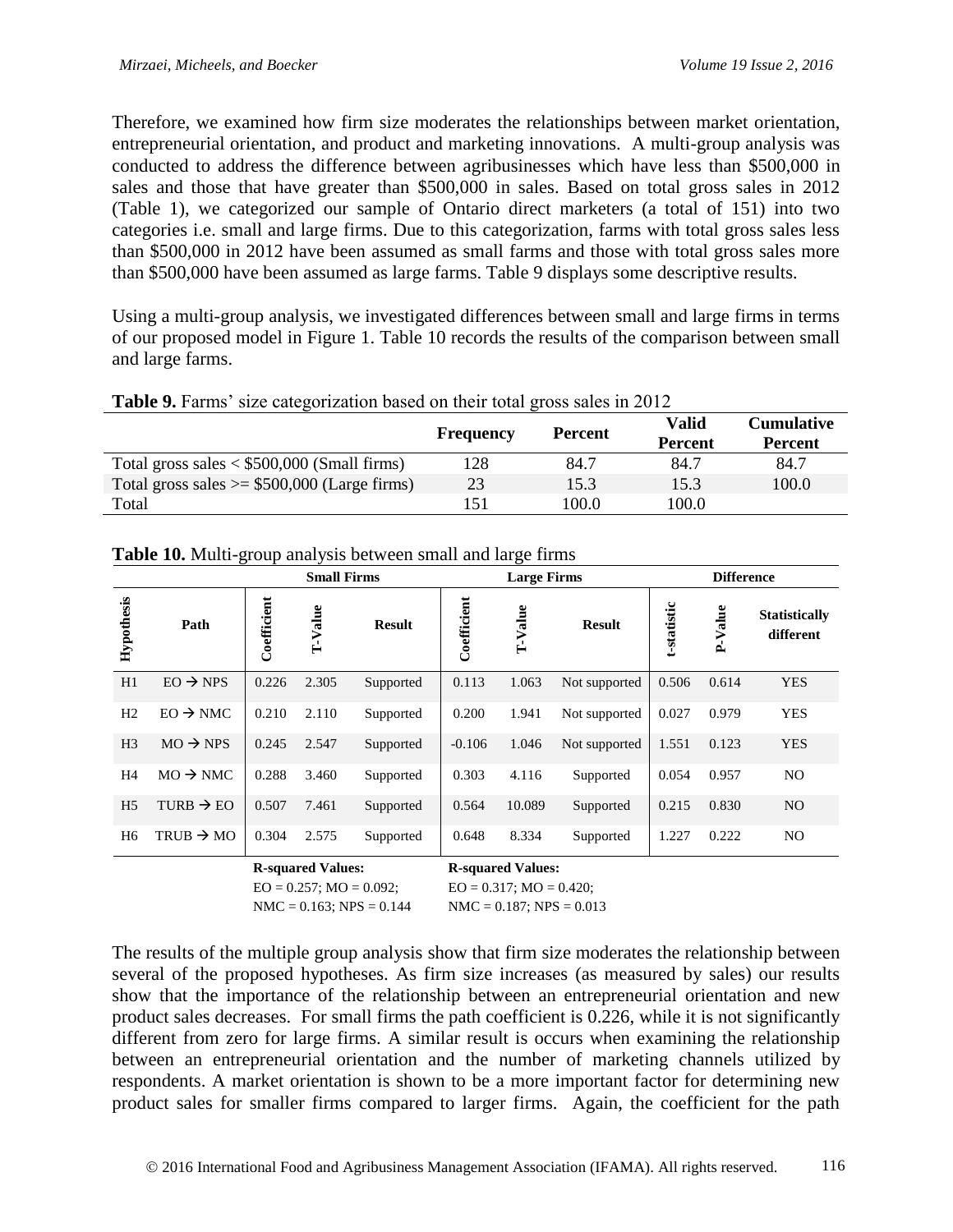model is not statistically different from zero for larger firms, but it is positive and significant for smaller firms.

These results may signal the need for strategic flexibility in terms of the search for new products and markets for smaller firms who are looking to find a defendable position in the market. Moreover, from the perspective of larger firms, it may be that their current levels of performance are enough to discourage additional investments in new products and new markets. It may also be that larger firms have already found the product space where they have some advantage over the competition (perhaps a local first mover advantage) and they now focus their resources on closing productivity gaps rather than searching for and exploiting opportunity gaps (Goldsmith and Gow 2005).

# **Discussion**

Our research examined the effect of two strategic resources, entrepreneurial orientation and market orientation, on the effectiveness of new product development (i.e. sales) and the use of multiple marketing procedures (i.e. marketing channels). Furthermore, we assumed that entrepreneurial orientation and market orientation will be influenced by perceived environmental turbulence. The results provide strong support for hypotheses in the conceptual model presented in [Figure .](#page-7-0) Based on the path analysis, greater perceived turbulence in the business environment encourages firms to have a more entrepreneurial and market orientation.

Based on our results, an entrepreneurial orientation is shown to be positively associated with the share of NPS in total sales. This result is consistent with the research of Busenitz and Barney (1997), who found a significant relationship between entrepreneurial orientation and firm's success in new product development. Furthermore, Baker and Sinkula (2009) indicated that entrepreneurially oriented firms are more likely to use customized marketing techniques for their customers. This relationship has also been seen in our study of agribusinesses that use direct markets to sell their products.

It has been shown in our study that market orientation has effects on both NPS and on the number of marketing channels used. Current research has verified a positive relationship between market orientation and new product development (Carbonell and Rodriguez Escudero 2010; Martinez and Briz, 2000; Narver et al. 2004; Yannopoulos et al. 2012). Our analysis of Ontario farm businesses points to a similar result (assuming success in development would manifest itself through sales increases). In addition, we assumed that market and entrepreneurially oriented firms have two perspectives. First, they are involved in adopting novel and unique methods to reach their objectives. Secondly, they are highly involved with meeting market needs and preferences. Hence, we made the proposition that these firms are more likely to adopt a marketing mixture that is unique. As we expected, this hypothesis is supported. As a result, market orientation leads to using more marketing channels.

Our finding supports the notion that firms who perceive more turbulence in their market seem to develop more entrepreneurial postures (Covin and Slevin 1989; Miller 1983). Similarly, our findings show a positive and significant relationship between environmental turbulence and market orientation, which has also been found in previous work (Droge et al. 2008; Ottesen and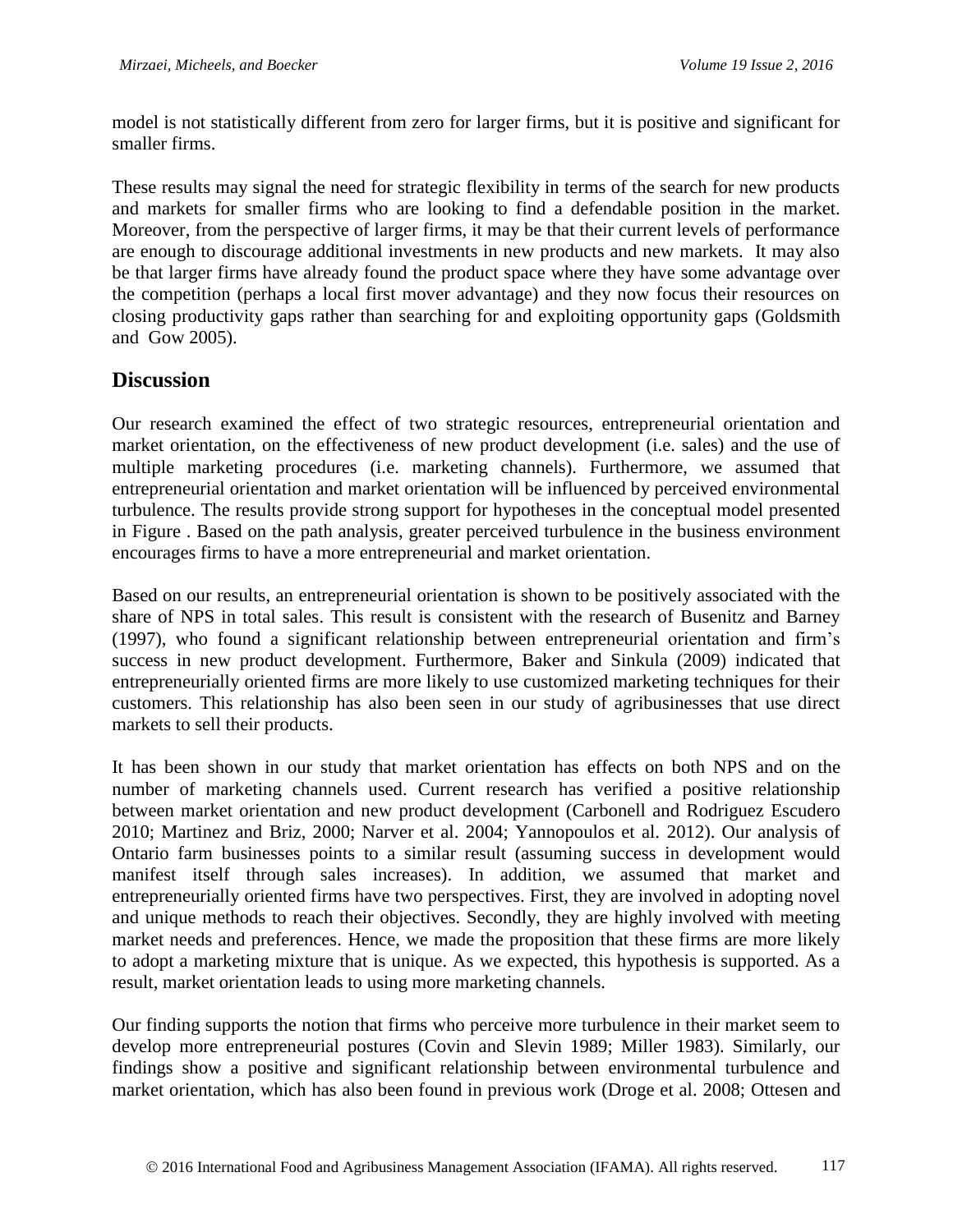Grønhaug 2004). As markets continue to evolve, both within Ontario and across the globe, farm businesses looking to take advantage of this opportunity may benefit from the development of the market sensing resources and proactive behaviors within a market orientation and an entrepreneurial orientation.

### *Limitations and Future Research*

This study has limitations which could be addressed in future research. First, we have considered the number of marketing channels as a set of various marketing channels in which Ontario farmers usually sell their products. The scale that we used for this construct was the number of marketing channels used by the respondent firms. Future researchers may use separate specific scales to measure the utilization of new marketing channels and procedures to account for both scale and importance to the farm business (and partner firm). Second, within the group analysis, we have considered a specific component of perceived environmental turbulence, the number of close competitors. However, generally there are three sources of environmental turbulence which are market turbulence, competition intensity, and technological turbulence (Droge et al. 2008). Future research may consider all three in order to get more extended results. It may also be beneficial to consider the moderation role of close competitors in this model.

# **Conclusions**

The purpose of this research was to investigate the importance of entrepreneurial orientation and market orientation as it relates to new product development effectiveness and the number of marketing channels used within the agri-food industry in Ontario, Canada. Using a PLS structural equation model and data from a 2013 survey of Ontario farm businesses, our findings support previous research which found that entrepreneurial and market-oriented firms are more likely to use new or significantly improved products and new marketing mixes (Cheng and Krumwiede 2012; Hong et al. 2013; Hurley and Hult 1998; Slater and Narver 1994). These findings will be important as an increasing number of innovative and entrepreneurial agricultural firms are operating outside of the traditional commodity framework. Within such markets, a market orientation is a valuable resource as it may enable the firm to become aware of opportunities to provide superior value for consumers. Additionally, we have considered the role of entrepreneurial and market orientation simultaneously, a useful contribution to the market orientation and entrepreneurial orientation literatures.

Overall, our research shows that an entrepreneurially oriented firm is more likely to be successful in new product sales. For farm businesses operating close to large population centers or other important markets, farm managers may see a benefit from the market scanning capabilities within a market orientation and the proactive and innovative posture within an entrepreneurial orientation. From the research results, firms should know that if they work in highly competitive environments, it may helpful to be proactive with respect to developing new products that meet perceived needs of the market. If competition within this segment of the industry increases (at the local level), the value of the market sensing capability and the proactive approach to competition may be more crucial.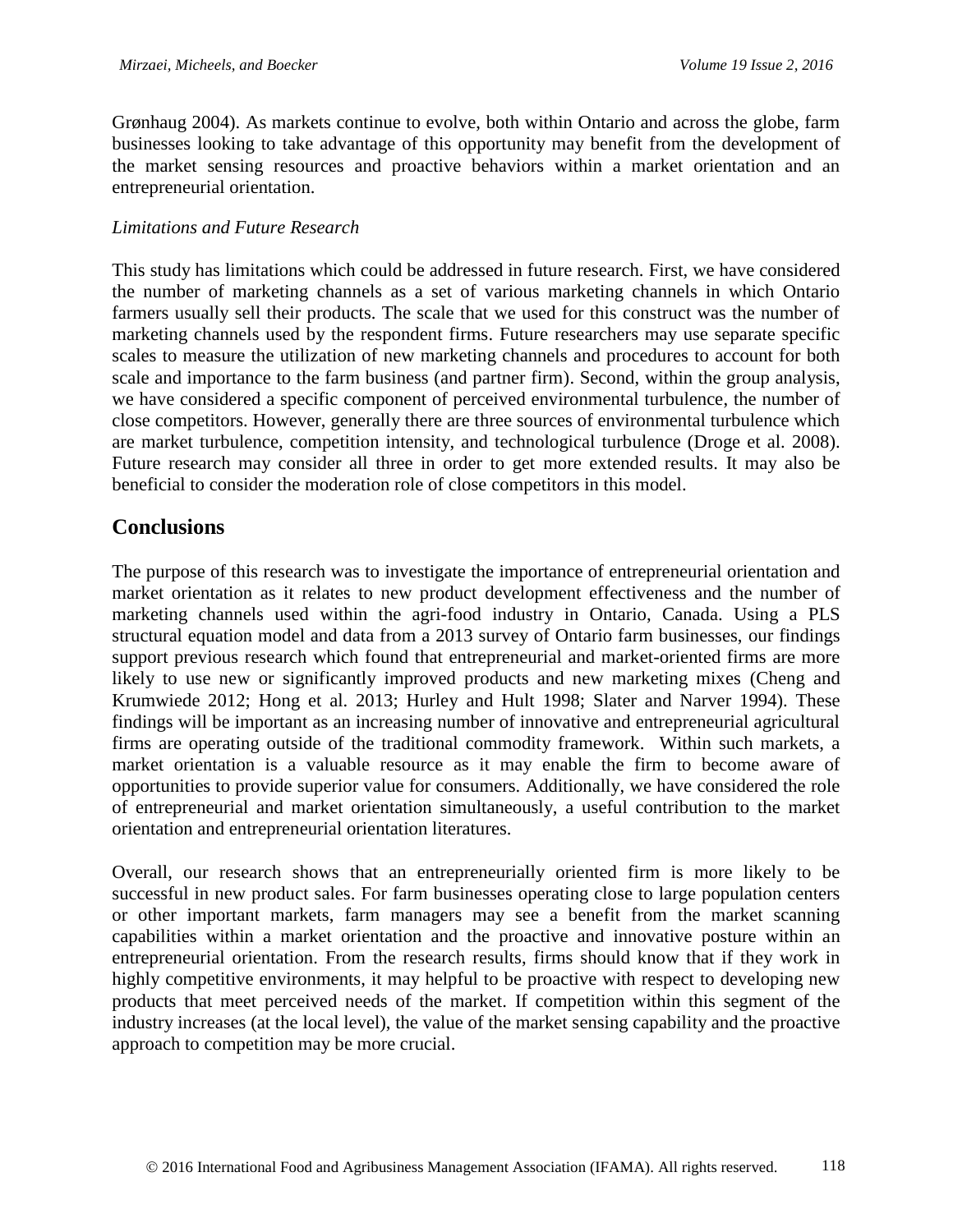# **Acknowledgments**

We want to acknowledge the editors and the anonymous reviewers for their helpful comments on earlier drafts of this paper. The data collection was funded through a research grant from the Structure and Performance of Agriculture and Agri-products industry network.

# **References**

- Achrol, R. S. 1991. Evolution of the Marketing Organization: New Forms for Turbulent Environments. *Journal of Marketing* 55(4): 77–93. http://doi.org/10.2307/1251958
- Adams, D. C. and M. J. Salois. 2010. Local versus organic: A turn in consumer preferences and willingness-to-pay. *Renewable Agriculture and Food Systems* 25(4):331–341. http://doi.org/10.1017/S1742170510000219.
- Alvarez, S. A. and L. W. Busenitz. 2001. The entrepreneurship of resource-based theory. *Journal of Management* 27(6): 755–775. http://doi.org/10.1177/014920630102700609.
- Avermaete, T., J. Viaene, E. J. Morgan and N. Crawford. 2003. Determinants of innovation in small food firms. *European Journal of Innovation Management* 6(1): 8–17. http://doi.org/10.1108/14601060310459163
- Baker, W. E. and J. M. Sinkula . 2009. The Complementary Effects of Market Orientation and Entrepreneurial Orientation on Profitability in Small Businesses. *Journal of Small Business Management*. 47(4): 443–464. http://doi.org/10.1111/j.1540-627X.2009.00278.x
- Baregheh, A., J. Rowley, S. Sambrook and D. Davies. 2012. Food sector SMEs and innovation types. *British Food Journal* 114(11): 1640–1653. http://doi.org/10.1108/00070701211273126
- Beckie, M. A., E. H. Kennedy and H. Wittman. 2012. Scaling up alternative food networks: Farmers' markets and the role of clustering in western Canada. *Agriculture and Human Values* 29(3):333–345. http://doi.org/10.1007/s10460-012-9359-9
- Bloom, J. D. and C. C. Hinrichs. 2010. Moving local food through conventional food system infrastructure: Value chain framework comparisons and insights. *Renewable Agriculture and Food Systems* 26(1): 13–23. http://doi.org/10.1017/S1742170510000384
- Boehlje, M., A. W. Gray and J. D. Detre. 2005. Strategy Development in a Turbulent Business Climate : Concepts and Methods. *International Food and Agribusiness Management Review* 8(2): 21–40.
- Bond, C. A., D. Thilmany, and J.K. Bond. 2008. Understanding Consumer Interest in Product and Process-Based Attributes for Fresh Produce. *Agribusiness* 24(2): 231–252.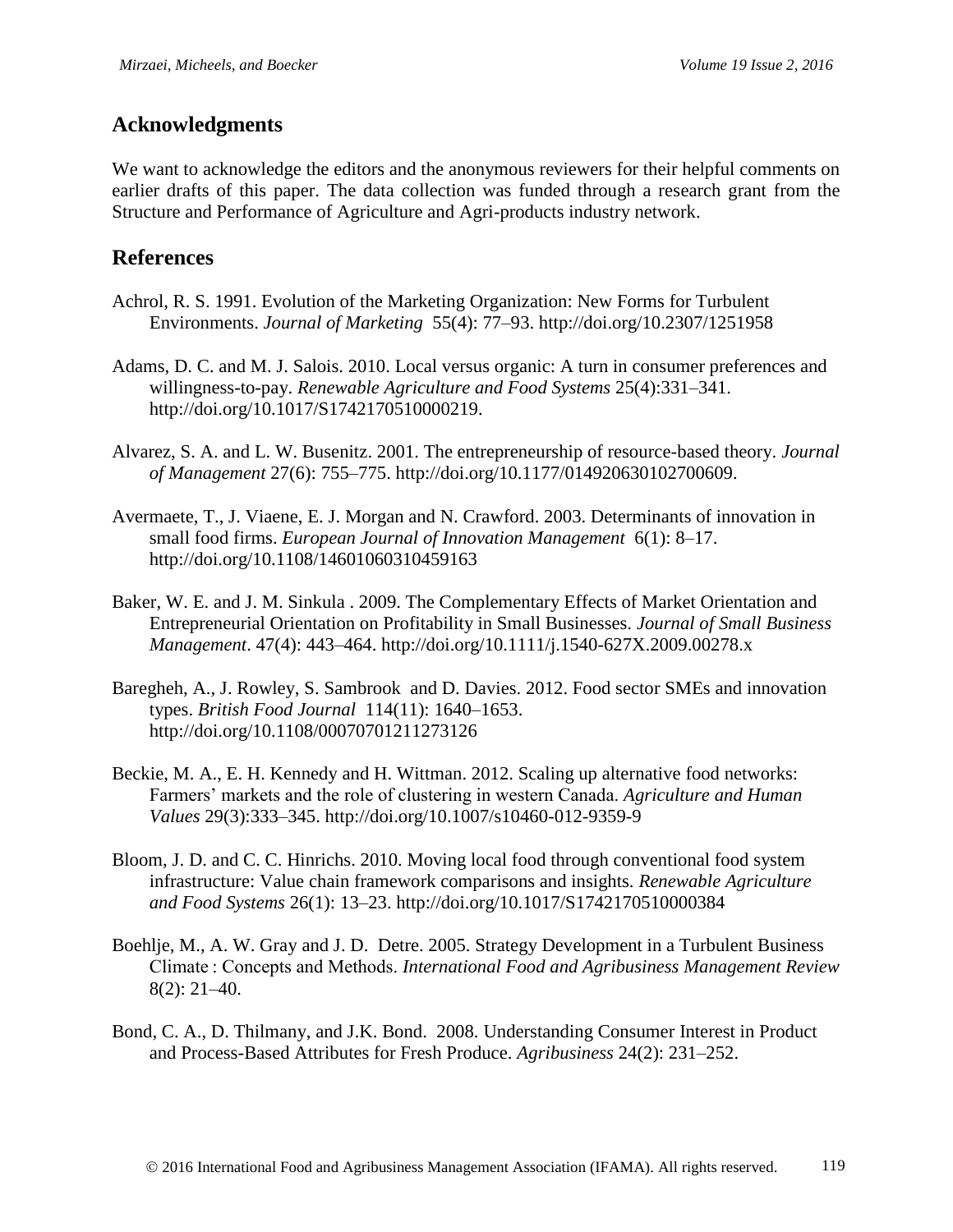- Brandth, B., and M. S. Haugen. 2011. Farm diversification into tourism Implications for social identity? *Journal of Rural Studies* 27(1): 35–44. http://doi.org/10.1016/ j.jrur stud. 2010.09. 002
- Bryant, F. B. 2000. Assessing the Validity of Measurement. In L. G. Grimm and P. R. Yarnold eds., *Reading and Understanding More Multivariate Statistics* (pp. 99–146). Washington, DC: American Psychological Association.
- Bultena, G. L. and E. O. Hoiberg. 1983. Factors affecting farmer adoption of conservation tillage. *Journal of Soil and Water Conservation* 38(3): 281–284.
- Busenitz, L. W. and J. B. Barney. 1997. Differences between entrepreneurs and managers in large organizations: Biases and heuristics in strategic decision-making. *Journal of Business Venturing* 12(1): 9–30. http://doi.org/10.1016/S0883-9026(96)00003-1
- Calantone, R., R. Garcia and C. Dröge. 2003. The Effects of Environmental Turbulence on New Product Development Strategy Planning. *Journal of Product Innovation Management* 20(2):  $90-103$ .
- Carbonell, P., and A. I. Rodriguez Escudero. 2010. The effect of market orientation on innovation speed and new product performance. *Journal of Business and Industrial Marketing* 25(7):501–513. http://doi.org/10.1108/08858621011077736
- Cheng, C. C., and D. Krumwiede. 2012. The role of service innovation in the market orientation—new service performance linkage. *Technovation* 32(7-8):487–497. http://doi.org/10.1016/j.technovation.2012.03.006
- Churchill, Jr., G. A. 1979. A Paradigm for Developing Better Measures of Marketing Constructs. *Journal of Marketing Research* 16(1):64–73.
- Clark, L. A., and D. Watson. 1995. Constructing Validity: Basic Issues in Objective Scale Development. *Psychological Assessment* 7(3): 309–319.
- Covin, J. G., and D. P. Slevin. 1989. Strategic management of small firms in hostile and benign environments. *Strategic Management Journal* 10(1): 75–87. http://doi.org/10.1002/smj.4250100107
- Cronbach, L. J. 1951. Coefficient Alpha and the Internal Structure of Tests. *Psychometrica* 16(3): 297–334.
- Davis, D., Morris, M., and Allen, J. (1991). Perceived environmental turbulence and its effect on selected entrepreneurship, marketing, and organizational characteristics in industrial firms. *Journal of the Academy of Marketing Science* 19(1): 43–51. http://doi.org/10.1007/ BF0 2723423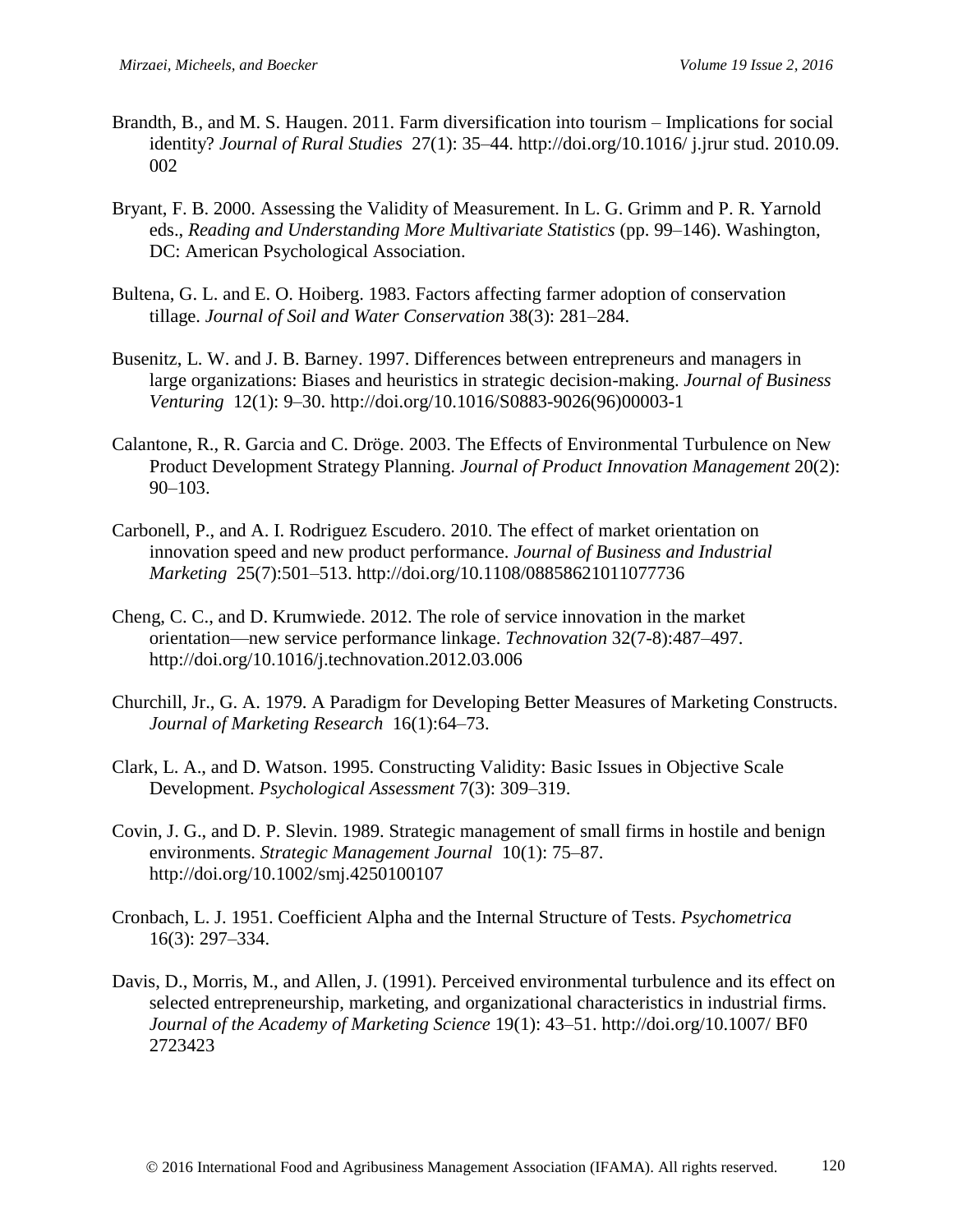- Day, G. S. 1994. The Capabilities of Market-Driven Organizations. *Journal of Marketing* 58(4):37–52. http://doi.org/10.2307/1251915
- Diederen, P., Meijl, H. Van, and Wolters, A. (2003). Modernisation in agriculture: what makes a farmer adopt an innovation? *International Journal of Agricultural Resources, Governance and Ecology*, *2*(3/4), 328. http://doi.org/10.1504/IJARGE.2003.003975
- Dodds, R., M. Holmes, V. Arunsopha, N. Chin, T. Le, S. Maung, and M. Shum. 2013. Consumer Choice and Farmers' Markets. *Journal of Agricultural and Environmental Ethics* 27(3): 397–416. http://doi.org/10.1007/s10806-013-9469-4
- Droge, C., R. Calantone and N. Harmancioglu. 2008. New product success: Is it really controllable by managers in highly turbulent environments? *Journal of Product Innovation Management* 25(3): 272–286. http://doi.org/10.1111/j.1540-5885.2008.00300.x
- Drucker, P. F. 1984. The Discipline of Innovation. *Harvard Business Review* 63(3): 67–72.
- Engelen, A., H. Kube, S. Schmidt and T. C. Flatten . 2014. Entrepreneurial orientation in turbulent environments: The moderating role of absorptive capacity. *Research Policy* 43(8): 1353–1369. http://doi.org/10.1016/j.respol.2014.03.002.
- Fornell, C., and D.F. Larcker. 1981. Evaluating Structural Equation Models with Unobservable Variables and Measurement Error. *Journal of Marketing Research* 18(1): 39–50. http://doi.org/http://dx.doi.org/10.2307/3151312.
- Gellynck, X., A. Banterle, B. Kühne, L. Carraresi, and S. Stranieri, S. 2012. Market orientation and marketing management of traditional food producers in the EU. *British Food Journal*, *114*(4), 481–499. http://doi.org/10.1108/00070701211219513
- Goldsmith, P. and H. Gow. 2005. Strategic positioning under agricultural structural change: A critique of long jump co-operative ventures. *International Food and Agribusiness Management Review* 8(2): 41–61.
- Grande, J., E. L. Madsen and O. J. Borch. 2011. The relationship between resources, entrepreneurial orientation and performance in farm-based ventures. *Entrepreneurship and Regional Development: An International Journal* 23(3-4): 89–111. http://doi.org/10.1080/08985620903183710.
- Gronum, S., M. Verreynne and T. Kastelle. 2012. The Role of Networks in Small and Medium-Sized Enterprise Innovation and Firm Performance. *Journal of Small Business Management*  50(2):257–282. http://doi.org/10.1111/j.1540-627X.2012.00353.x.
- Grunert, K. G., T. Trondsen, E. G. Campos and J. a. Young. 2010. Market orientation in the mental models of decision makers: two cross-border value chains. *International Marketing Review*. 27(1): 7–27. http://doi.org/10.1108/02651331011020384.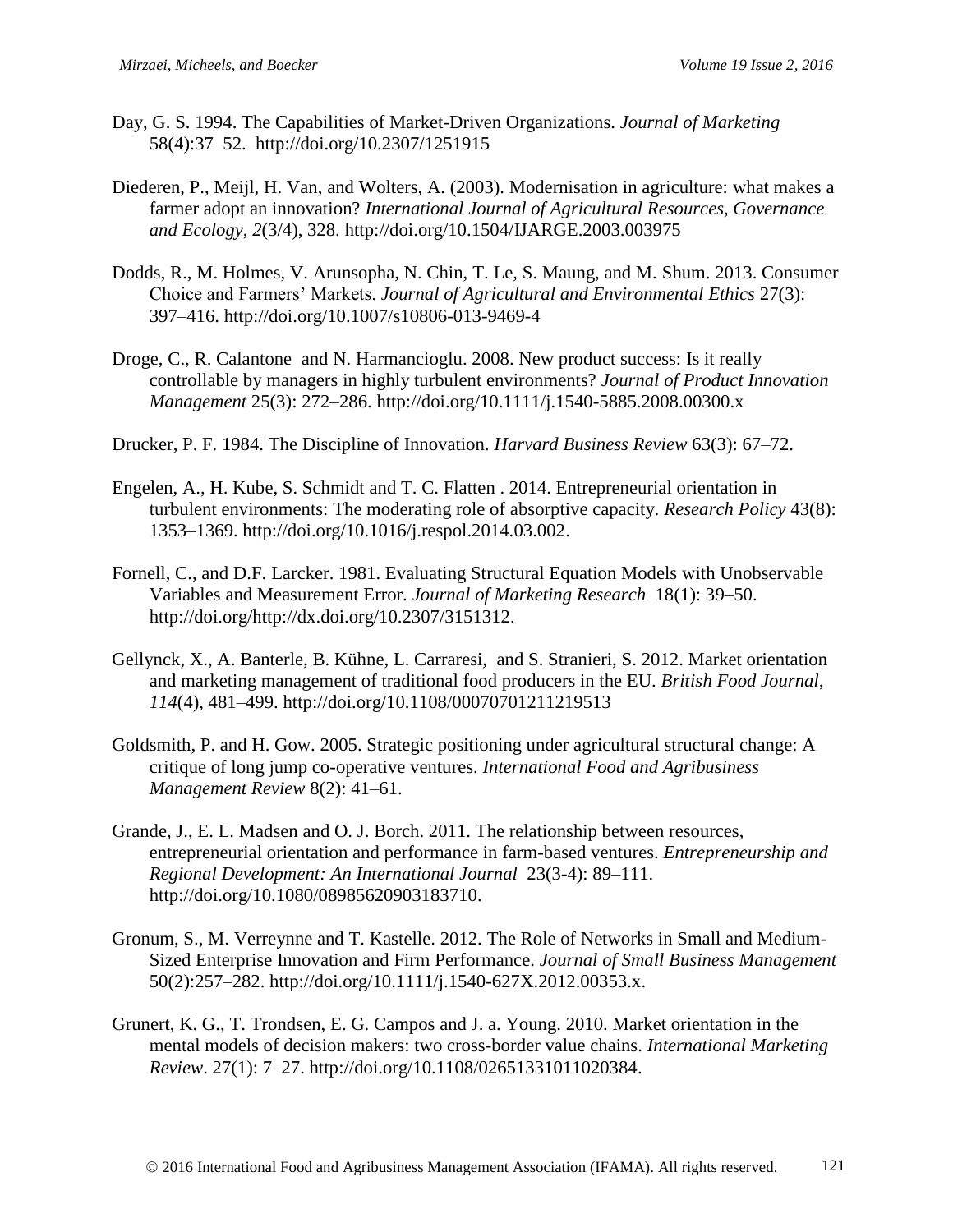- Guthrie, J., A. Guthrie, R. Lawson, and A. Cameron. 2006. Farmers' markets: the small business counter-revolution in food production and retailing. *British Food Journal* 108(7): 560–573. http://doi.org/10.1108/00070700610676370.
- Hair, J. F., C. M. Ringle and M. Sarstedt. 2011. PLS-SEM: Indeed a Silver Bullet. *The Journal of Marketing Theory and Practice* 19(2): 139–152. http://doi.org/10.2753/MTP1069- 6679190202.
- Hair, J. F., M. Sarstedt, T. M. Pieper, and C. M. Ringle. 2012. The Use of Partial Least Squares Structural Equation Modeling in Strategic Management Research: A Review of Past Practices and Recommendations for Future Applications. *Long Range Planning* 45(5- 6):320–340. http://doi.org/10.1016/j.lrp.2012.09.008
- Hansen, J. D., G. D. Deitz, M. Tokman, L. D. Marino and K.M. Weaver. 2011. Cross-national invariance of the entrepreneurial orientation scale. *Journal of Business Venturing* 26(1): 61–78. http://doi.org/10.1016/j.jbusvent.2009.05.003
- Henseler, J., and M. Sarstedt. 2013. Goodness-of-fit indices for partial least squares path modeling. *Computational Statistics* 28(2): 565–580. http://doi.org/10.1007/s00180-012- 0317-1.
- Hong, J., T. H. Song and S. Yoo. 2013. Paths to Success: How Do Market Orientation and Entrepreneurship Orientation Produce New Product Success? *Journal of Product Innovation Management* 30(1): 44–55. http://doi.org/10.1111/j.1540-5885.2012.00985.x
- Hu, W., M. T. Batte, T. Woods, and S. Ernst. 2012. Consumer preferences for local production and other value-added label claims for a processed food product. *European Review of Agricultural Economics* 39(3): 489–510. http://doi.org/10.1093/erae/jbr039.
- Hulland, J. 1999. Use of partial least squares (PLS) in strategic management research: A review of four recent studies. *Strategic Management Journal* 20(2): 195–204. http://doi.org/10.2307/3094025.
- Hurley, R. F., and G. T. M. Hult. 1998. Innovation, Market Orientation, and Organizational Learning: An Integration and Empirical Examination. *Journal of Marketing* 62(3): 42–54. http://doi.org/http://dx.doi.org/10.2307/1251742.
- Im, S., and J. P. Workman, Jr. 2004. Market Orientation, Creativity, and New Product Performance High-Technology Firms. *Journal of Marketing* 68(2): 114–132.
- Ireland, R. D., M. A. Hitt and D. G. Sirmon. 2003. A Model of Strategic Entrepreneurship: The Construct and its Dimensions. *Journal of Management* 29(6): 963–989. http://doi.org/10.1016/S0149-2063(03)00086-2.
- Jaworski, B. J., and A. K. Kohli. 1993. Market Orientation: Antecedents and Consequences. *Journal of Marketing* 57(3): 53. http://doi.org/http://dx.doi.org/10.2307/1251854.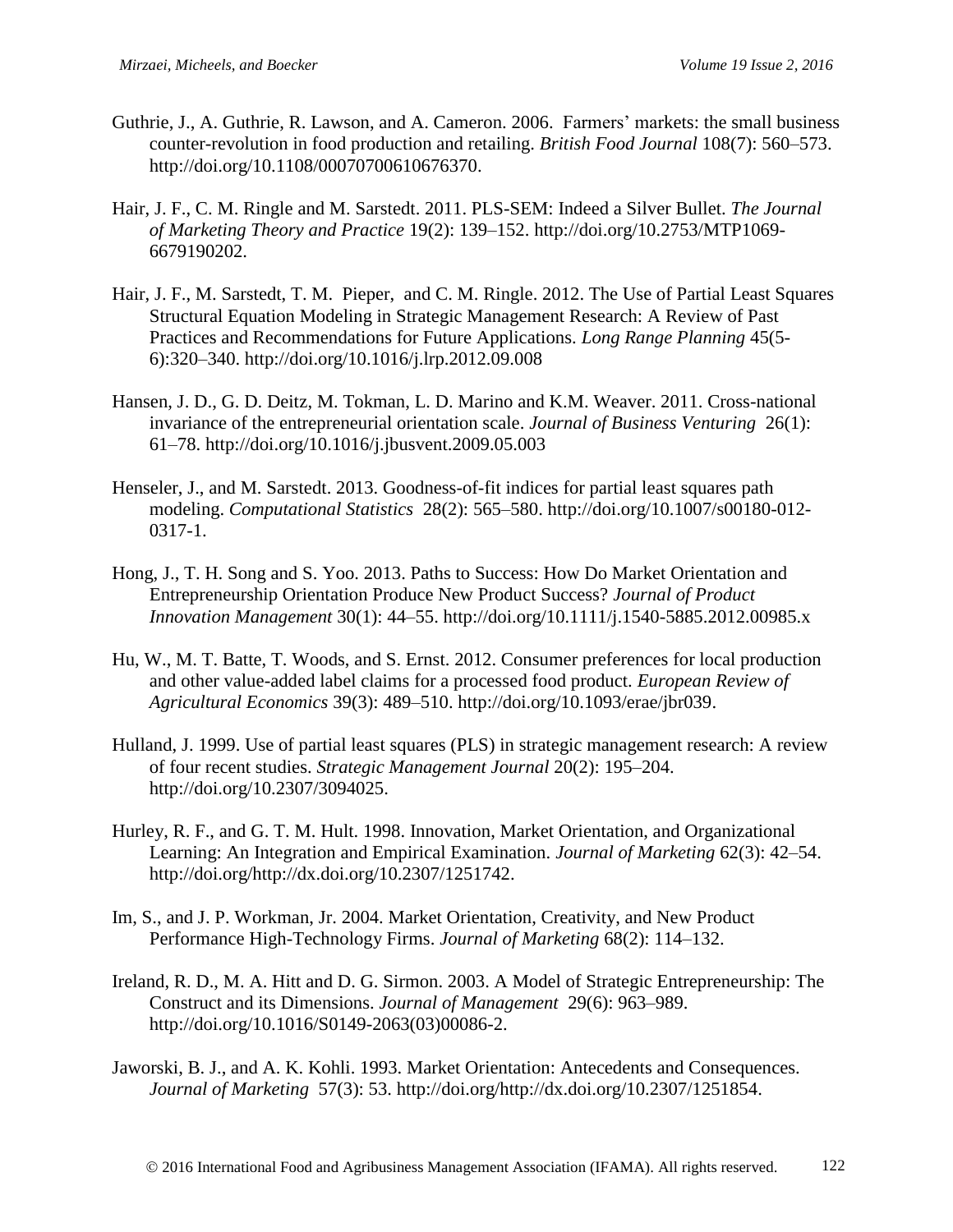- Johnson, A. J., C. C. Dibrell and E. Hansen. 2009. Market Orientation, Innovativeness, and Performance of Food Companies. *Journal of Agribusiness* 27(1/2): 85–106.
- Johnson, A. J., H. C. Johnson, S. Devadoss, and J. Foltz. 2011. Strategic Group Analysis of U.S. Food Businesses Using the Two-step Clustering Method. *International Food and Agribusiness Management Review* 14(2): 83–102.
- Khan, R. S., J. Grigor, R. Winger, and A. Win. 2013. Functional food product development Opportunities and challenges for food manufacturers. *Trends in Food Science and Technology* 30(1): 27–37. http://doi.org/10.1016/j.tifs.2012.11.004.
- Kohli, A. K., and B. J. Jaworski. 1990. Market Orientation: The Construct, Research Propositions, and Managerial Implications. *Journal of Marketing* 54(2):1–18. http://doi.org/10.2307/1251866.
- Langerak, F. 2003. The effect of market orientation on positional advantage and organizational performance. *Journal of Strategic Marketing* 11(2): 93–115.
- Leiblein, M. J. 2011. What Do Resource- and Capability-Based Theories Propose? *Journal of Management* 37(4): 909–932. http://doi.org/10.1177/0149206311408321.
- Levinthal, D. A., and J. G. March. 1993. The Myopia of Learning. *Strategic Management Journal* 14(S2): 95–112. http://doi.org/10.1002/smj.4250141009.
- Lumpkin, G. T., and G. G. Dess. 1996. Clarifying the Entrepreneurial Orientation Construct and Linking It to Performance. *The Academy of Management Review* 21(1): 135–172.
- Lumpkin, G. T., and G. G. Dess. 2001. Linking two dimensions of entrepreneurial orientation to firm performance The moderating role of environment and industry life cycle. *Journal of Business Venturing* 16(5): 429–451. http://doi.org/10.1016/S0883-9026(00)00048-3
- Mackenzie, S. B., P.M. Podsakoff and N. P. Podsakoff. 2011. Construct Measurement and Validation Procedures in MIS and Behavioral Research: Integrating New and Existing Techniques. *MIS Quarterly* 35(2): 293–334.
- Martinez, M. G., and J. Briz. 2000. Innovation Activities in the Spanish Food and Drink Industry. *Interantional Food and Agribusiness Management Review* 3(2): 155–176. http://doi.org/10.1016/S1096-7508(00)00033-1.
- Martinez, M. G., and N. Poole. 2004. Analysing Linkages between Strategy, Performance, Management Structure and Culture in the Spanish Fresh Produce Industry. *International Food and Agribusiness Management Review* 7(4): 16–39.
- McElwee, G., and G. Bosworth. 2010. Exploring the Strategic Skills of Farmers across a Typology of Farm Diversification. *Journal of Farm Management* 13(12): 819–838.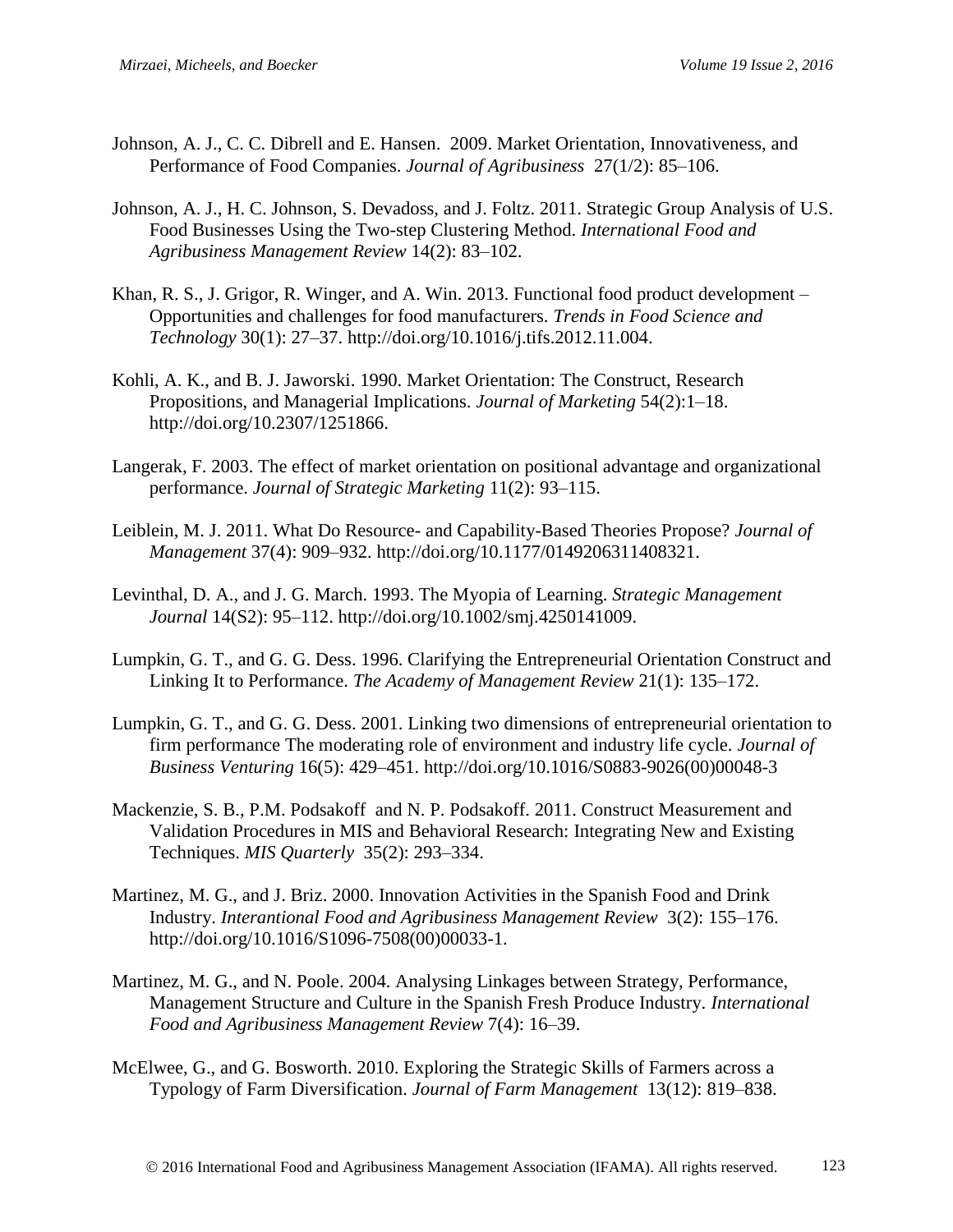- Menguc, B., and S. Auh. 2006. Creating a Firm-Level Dynamic Capability through Capitalizing on Market Orientation and Innovativeness. *Journal of the Academy of Marketing Science* 34(1): 63–73. http://doi.org/10.1177/0092070305281090.
- Miller, D. 1983. The Correlates of Entrepreneurship in Three Types of Firms. *Management Science* 29(7): 770–791.
- Miller, D. 2011. Miller (1983) Revisited: A Reflection on EO Research and Some Suggestions for the Future. *Entrepreneurship Theory and Practice* 35(5): 873–894. http://doi.org/10.1111/j.1540-6520.2011.00457.x
- Morris, M. H., M. Schindehutte and R. W. LaForge. 2002. The relationship between entrepreneurship and marketing in established firms. *Journal of Marketing Theory and Practice* 10(4): 1–19.
- Naldi, L., M. Nordqvist, K. Sjöberg, and J. Wiklund. 2007. Entrepreneurial Orientation, Risk Taking, and Performance in Family Firms. *Family Business Review* 20(1): 33–47.
- Narver, J. C., and Slater, S. F. (1990). The Effect of a Market Orientation on Business Profitability. *Journal of Marketing* 54(4): 20–35.
- Narver, J. C., S. F. Slater and D. L. Maclachlan. 2004. Responsive and Proactive Market Orientation and New-Product Success. *Journal of Product Innovation Management* 21(5): 334–347. http://doi.org/10.1111/j.0737-6782.2004.00086.x
- Ngo, L. V., and A. O'Cass. 2012. In search of innovation and customer-related performance superiority: The role of market orientation, marketing capability, and innovation capability interactions. *Journal of Product Innovation Management* 29(5): 861–877. http://doi.org/10.1111/j.1540-5885.2012.00939.x
- Nunnally, J. C. 1978. *Psychometric Theory*. New York: McGraw-Hill.
- Oke, A., Burke, G., and Myers, A. (2007). Innovation types and performance in growing UK SMEs. *International Journal of Operations and Production Management*, *27*(7), 735–753. http://doi.org/10.1108/01443570710756974.
- Ottesen, G. G., and K. Grønhaug. 2004. Exploring the dynamics of market orientation in turbulent environments: a case study. *European Journal of Marketing* 38(8): 956–973.
- Pérez-Luño, A., J. Wiklund and R.V. Cabrera. 2011. The dual nature of innovative activity: How entrepreneurial orientation influences innovation generation and adoption. *Journal of Business Venturing* 26(5): 555–571. http://doi.org/10.1016/j.jbusvent.2010.03.001
- Rauch, A., J. Wiklund, G. T. Lumpkin and M. Frese. 2009. Entrepreneurial Orientation and Business Performance: An Assessment of Past Research and Suggestions for the Future. *Entrepreneurship Theory and Practice* 33(3): 761–787.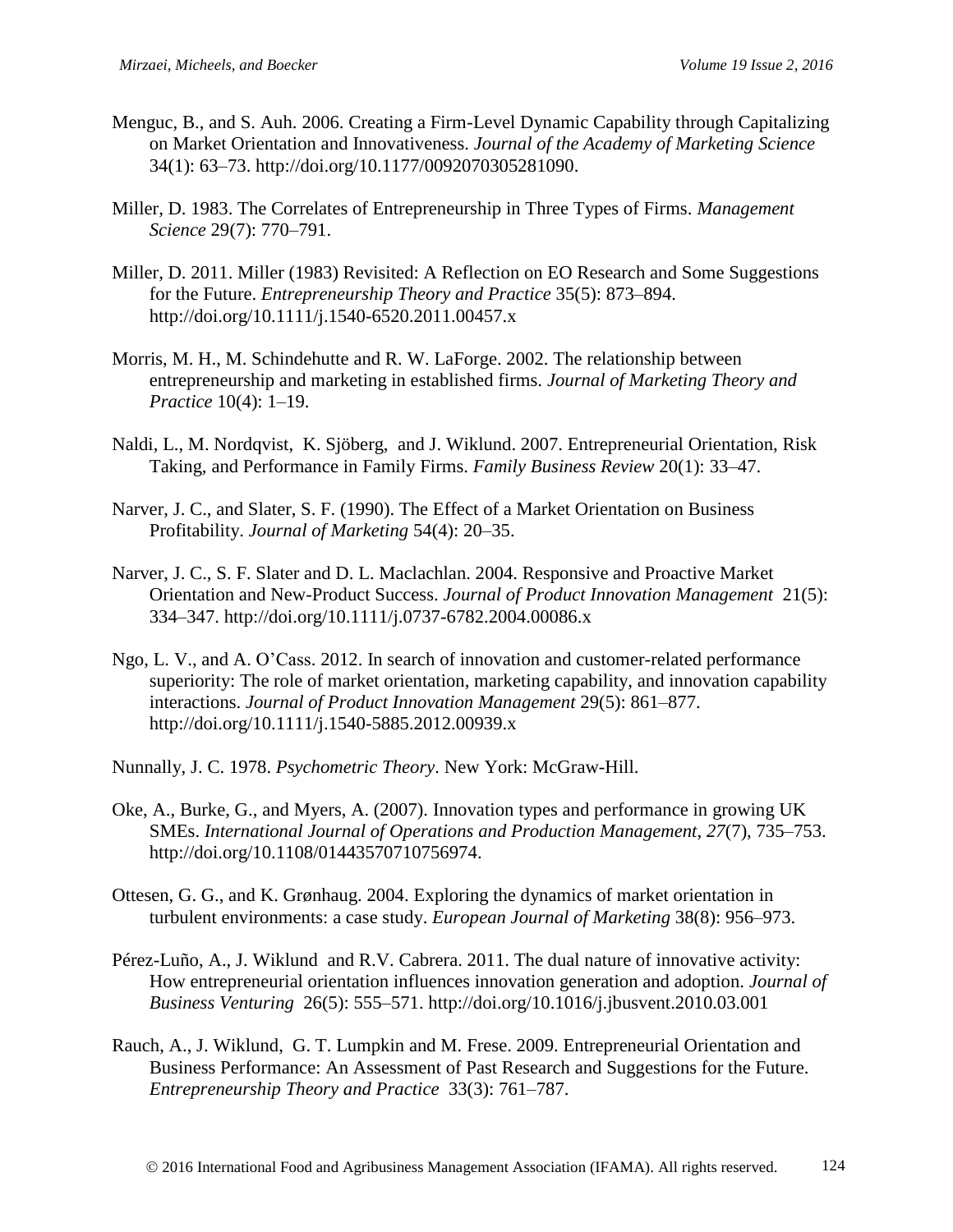- Renko, M., A. Carsrud and M. Brännback. 2009. The Effect of a Market Orientation, Entrepreneurial Orientation, and Technological Capability on Innovativeness: A Study of Young Biotechnology Ventures in the United States and in Scandinavia. *Journal of Small Business Management* 47(3):331–369.
- Ringle, C., S. Wende, S. and A. Will. 2005. Smart-PLS Version 2.0. University of Hamburg.
- Rogers, M. 2004. Networks, Firm Size and Innovation. *Small Business Economics* 22(2): 141– 153. http://doi.org/10.1023/B:SBEJ.0000014451.99047.69
- Slater, S. F., and J. C. Narver. 1994. Does Competitive Environment Moderate the Market Orientation-Performance Relationship? *Journal of Marketing* 58(1):46–55. http://doi.org/http://dx.doi.org/10.2307/1252250
- Slater, S. F., and J. C. Narver. 1995. Market Orientation and the Learning Organization. *Journal of Marketing* 59(3):63–74. http://doi.org/http://dx.doi.org/10.2307/1252120
- Smithers, J., J. Lamarche and A.E. Joseph. 2008. Unpacking the terms of engagement with local food at the Farmers' Market: Insights from Ontario. *Journal of Rural Studies* 24(3): 337– 350. http://doi.org/10.1016/j.jrurstud.2007.12.009
- Tepic, M., J. H. Trienekens, R. Hoste, and S. W. F. Omta. 2012. The Influence of Networking and Absorptive Capacity on the Innovativeness of Farmers in the Dutch Pork Sector. *Interantional Food and Agribusiness Management Review* 15(3): 1–34.
- Tosi, H. L., and J. W. Slocum. 1984. Contingency Theory: Some Suggested Directions. *Journal of Management* 10(1): 9–26. http://doi.org/0803973233.
- Uhlaner, L. M., A. Stel, V. Duplat, and H. Zhou. 2013. Disentangling the effects of organizational capabilities, innovation and firm size on SME sales growth. *Small Business Economics* 41(3): 581–607. http://doi.org/10.1007/s11187-012-9455-7
- Verhees, F. J. H. M., M. T. G. Meulenberg and J.M.E. Pennings. 2010. Performance expectations of small firms considering radical product innovation☆. *Journal of Business Research* 63(7): 772–777. http://doi.org/10.1016/j.jbusres.2009.06.006.
- Vogel, S. 2012. Multi-Enterprising Farm Households: The Importance of Their Alternative Business Ventures in the Rural Economy. Economic Research Service.
- Webb, J. W., R. D. Ireland, M. A. Hitt, G. M. Kistruck and L. Tihanyi. 2010. Where is the opportunity without the customer? An integration of marketing activities, the entrepreneurship process, and institutional theory. *Journal of the Academy of Marketing Science* 39(4): 537–554. http://doi.org/10.1007/s11747-010-0237-y.
- Wiklund, J. 1999. The Sustainability of the Entrepreneurial Orientation-Performance Relationship. *Entrepreneurship Theory and Practice* 24(1):37–48.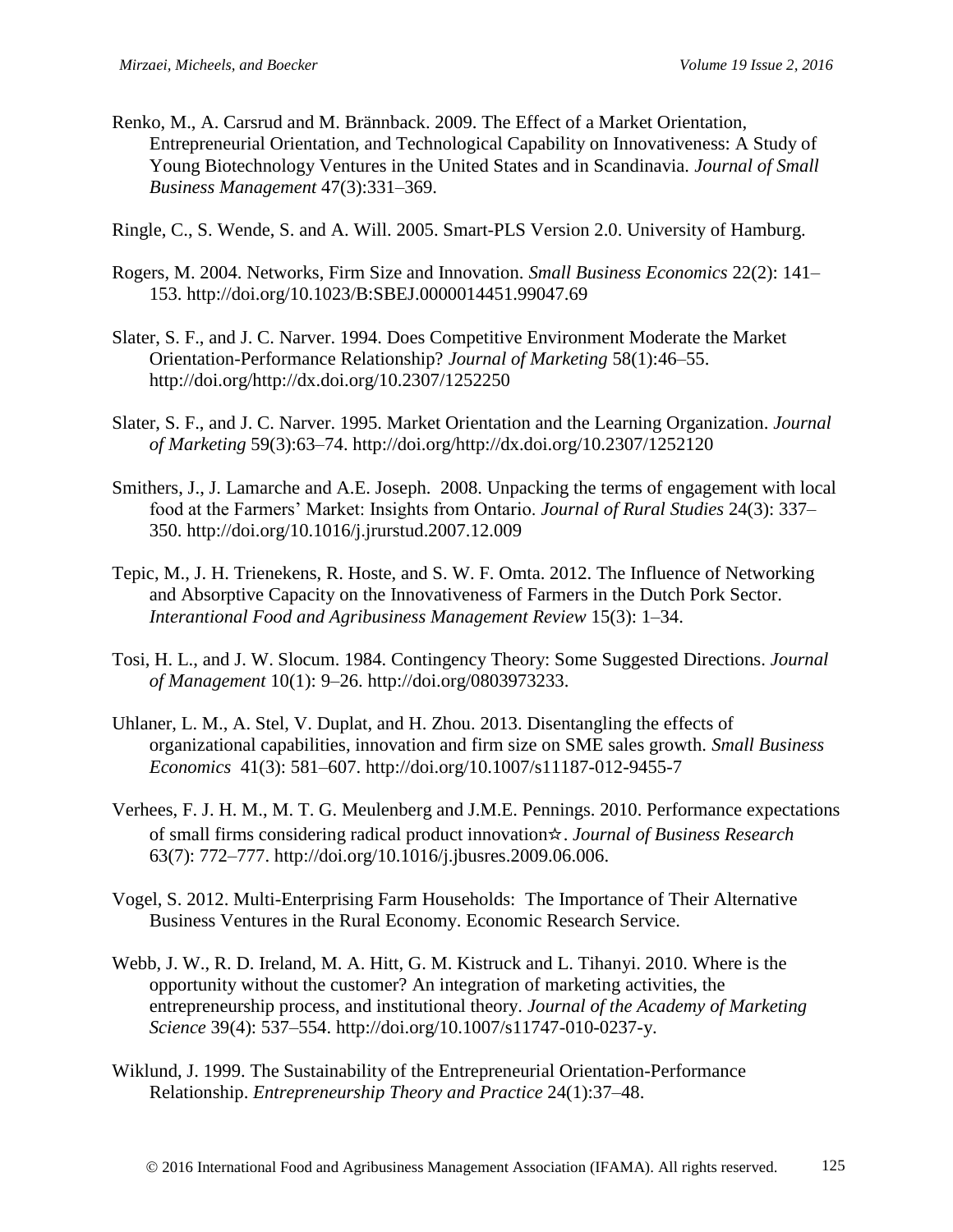- Wiklund, J., and D. Shepherd. 2005. Entrepreneurial orientation and small business performance: A configurational approach. *Journal of Business Venturing* 20(1): 71–91. http://doi.org/10.1016/j.jbusvent.2004.01.001
- Wilhelmina, Q., J. Joost, E. George, and R. Guido. 2010. Globalization vs. localization: global food challenges and local solutions. *International Journal of Consumer Studies* 34(3): 357– 366. http://doi.org/10.1111/j.1470-6431.2010.00868.x
- Yannopoulos, P., S. Auh and B. Menguc. 2012. Achieving Fit between Learning and Market Orientation: Implications for New Product Performance. *Journal of Product Innovation Management* 29(4): 531–545. http://doi.org/10.1111/j.1540-5885.2012.00923.x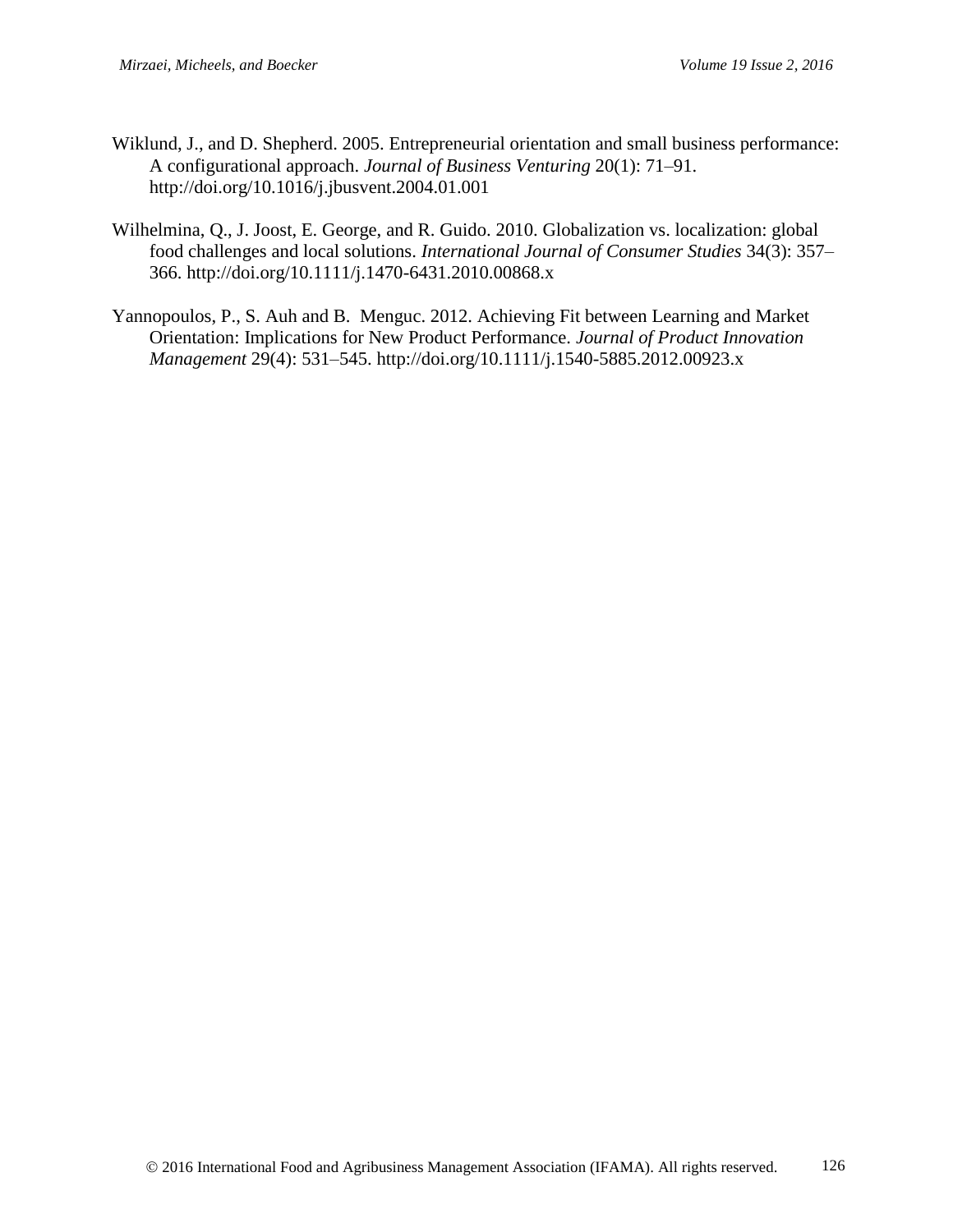# **Appendix**

# *Entrepreneurial Orientation (EO) Measurement*

The entrepreneurial orientation (EO) of the firm is measured using an eight-item scale developed by Covin and Slevin (1998). This scale examines managerial proactiveness, innovativeness, and competitive aggressiveness.

Please indicate which of the following paired statements you agree more with. For example, if you fully agree with the one on the right, select '7'. If you are indifferent between the two, select '4'. If you agree more with the one on the left but not fully, you could select '2' or '3'. Again you will also notice in some of the statements the term "competitor". By "competitor" we mean other farmers/farm operations – local or global. Examples of competitive actions include market expansion, employee poaching, increased land rent etc.

| In general, we favor                                                                                                                       |  |  |  |  |  |               |  |  |                                                                                                                                   |
|--------------------------------------------------------------------------------------------------------------------------------------------|--|--|--|--|--|---------------|--|--|-----------------------------------------------------------------------------------------------------------------------------------|
| A strong emphasis on the use of tried and<br>true products or services for our farm<br>operation.                                          |  |  |  |  |  | 1 2 3 4 5 6 7 |  |  | A strong emphasis on using new products<br>and services, technological leadership,<br>and innovations.                            |
| How many new lines of products (e.g. crops, livestock types, food products) or services has your farm                                      |  |  |  |  |  |               |  |  |                                                                                                                                   |
| marketed during the past three years?                                                                                                      |  |  |  |  |  |               |  |  |                                                                                                                                   |
| No new lines of products or services.                                                                                                      |  |  |  |  |  | 1 2 3 4 5 6 7 |  |  | Very many new lines of products or<br>services.                                                                                   |
| Changes in product or service lines have<br>been mostly of a minor nature.                                                                 |  |  |  |  |  | 1 2 3 4 5 6 7 |  |  | Changes in product or service lines have<br>usually been quite dramatic.                                                          |
| In dealing with its competitors my/our farm operation $\dots$                                                                              |  |  |  |  |  |               |  |  |                                                                                                                                   |
| Typically responds to actions which<br>competitors initiate.                                                                               |  |  |  |  |  | 1 2 3 4 5 6 7 |  |  | Typically initiates actions to which<br>competitors respond.                                                                      |
| Typically seeks to avoid clashes with<br>competitors, preferring a live-and-let-live<br>attitude.                                          |  |  |  |  |  | 1 2 3 4 5 6 7 |  |  | Typically adopts a very competitive<br>attitude, not avoiding clashes with<br>competitors.                                        |
| In general, we                                                                                                                             |  |  |  |  |  |               |  |  |                                                                                                                                   |
| Tend to focus on low-risk investment<br>projects (with normal and certain rates of<br>return).                                             |  |  |  |  |  | 1 2 3 4 5 6 7 |  |  | Tend to go for high-risk investment<br>projects (with chances for very high<br>returns).                                          |
| In general, we believe that                                                                                                                |  |  |  |  |  |               |  |  |                                                                                                                                   |
| Owing to the nature of the business<br>environment, it is best to explore our<br>options gradually via cautious,<br>incremental behaviour. |  |  |  |  |  | 1 2 3 4 5 6 7 |  |  | Owing to the nature of the business<br>environment, bold, wide-ranging acts are<br>necessary to achieve the farm's<br>objectives. |
| When confronted with decision-making situations involving uncertainty, we                                                                  |  |  |  |  |  |               |  |  |                                                                                                                                   |
| Typically adopt a cautious wait and see<br>attitude in order to minimize the<br>probability of making costly decision.                     |  |  |  |  |  | 1 2 3 4 5 6 7 |  |  | Typically adopt a bold, aggressive attitude<br>in order to maximize the probability of<br>exploiting potential opportunities.     |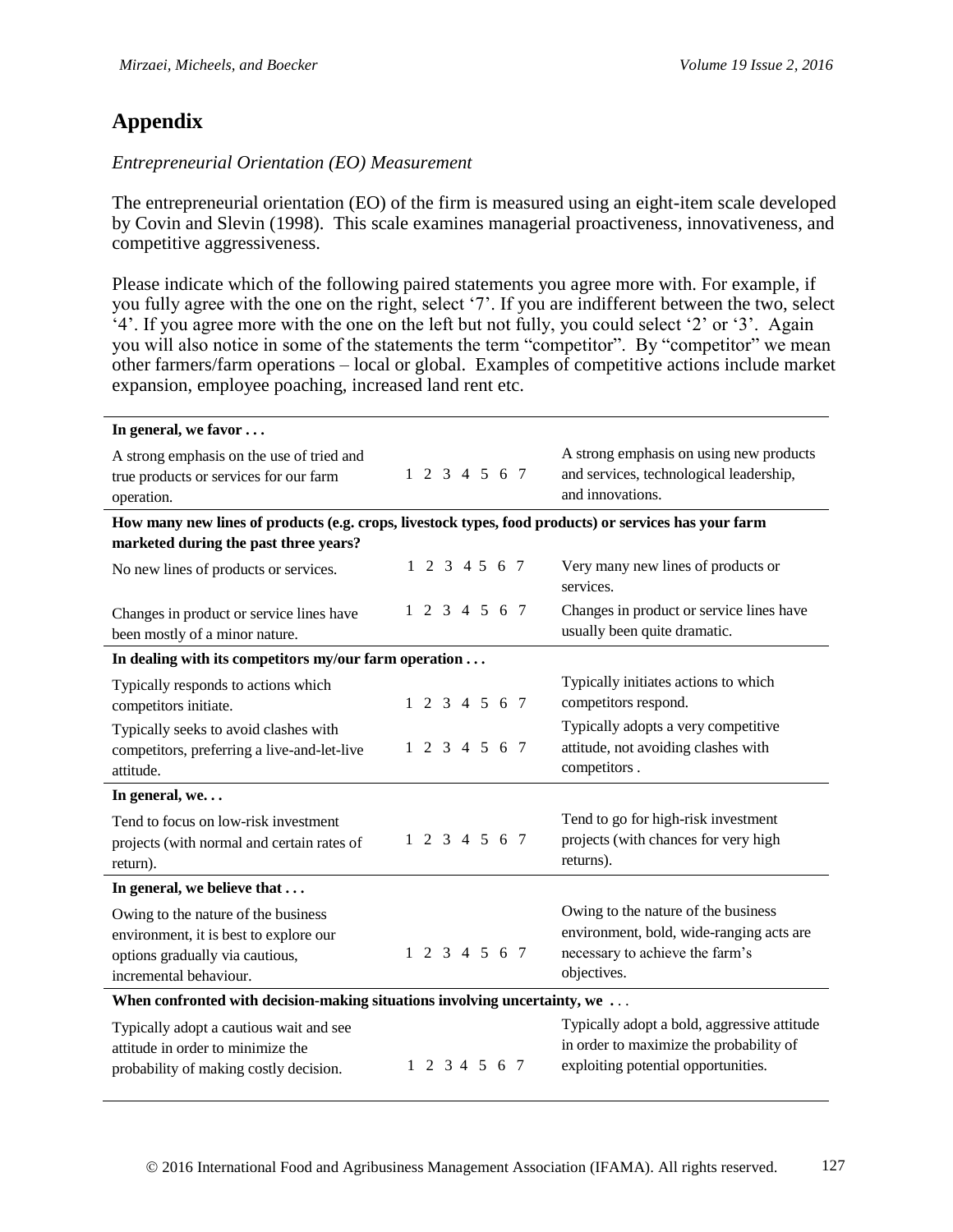### *Market Orientation (MO) Measurement*

We measure the market orientation of the firm using a scale developed by Slater and Narver (1990). The scale measures the importance of customers and competitors in the search for opportunities.

Again using a 7 point scale with "1" being "strongly disagree" and "7" being "strongly agree", please indicate how much do you agree or disagree with each of the following statements? If the statement does not apply to your farm operation, please select "not applicable". You will notice in some of the statements the term "customer." By "customer" we mean those people or companies that purchase your production, even if they are not the final user of your production. You will also notice in some of the statements the term "competitor". By "competitor" we mean other farmers/farm operations – local or global. Examples of competitive actions include market expansion, employee poaching, increased land rent, etc.

- a. The business objectives on our farm operation are driven by customer satisfaction.
- b. We continually monitor our level of commitment to serving customers' needs.
- c. Our strategy for competitive advantage is based on our understanding of customer needs.
- d. Our strategies are driven by our beliefs about how we can create greater value for our customers.
- e. We measure customer satisfaction regularly.
- f. We pay close attention to our customers, even after the sale is made.
- g. We share information with our employees concerning competitors' strategies.
- h. We are quick to respond to competitive actions that threaten us.
- i. We target customers and customer groups where we have, or can develop, a competitive advantage.
- j. We regularly discuss competitors' strengths and strategies.
- k. We regularly visit current customers to see how our products and/or services are meeting their needs
- l. We discuss reasons for successful and unsuccessful customer experiences on a regular basis.
- m. We coordinate all of our business functions (from buying to producing, selling and accounting) in order to better serve the needs of our target markets.
- n. We understand how everyone in our company can contribute to creating customer value.

#### *Perceived Environmental Turbulence (TURB) Measurement*

The perceived level of environmental turbulence was measured using a scale first developed by Jaworski and Kohli (1993).